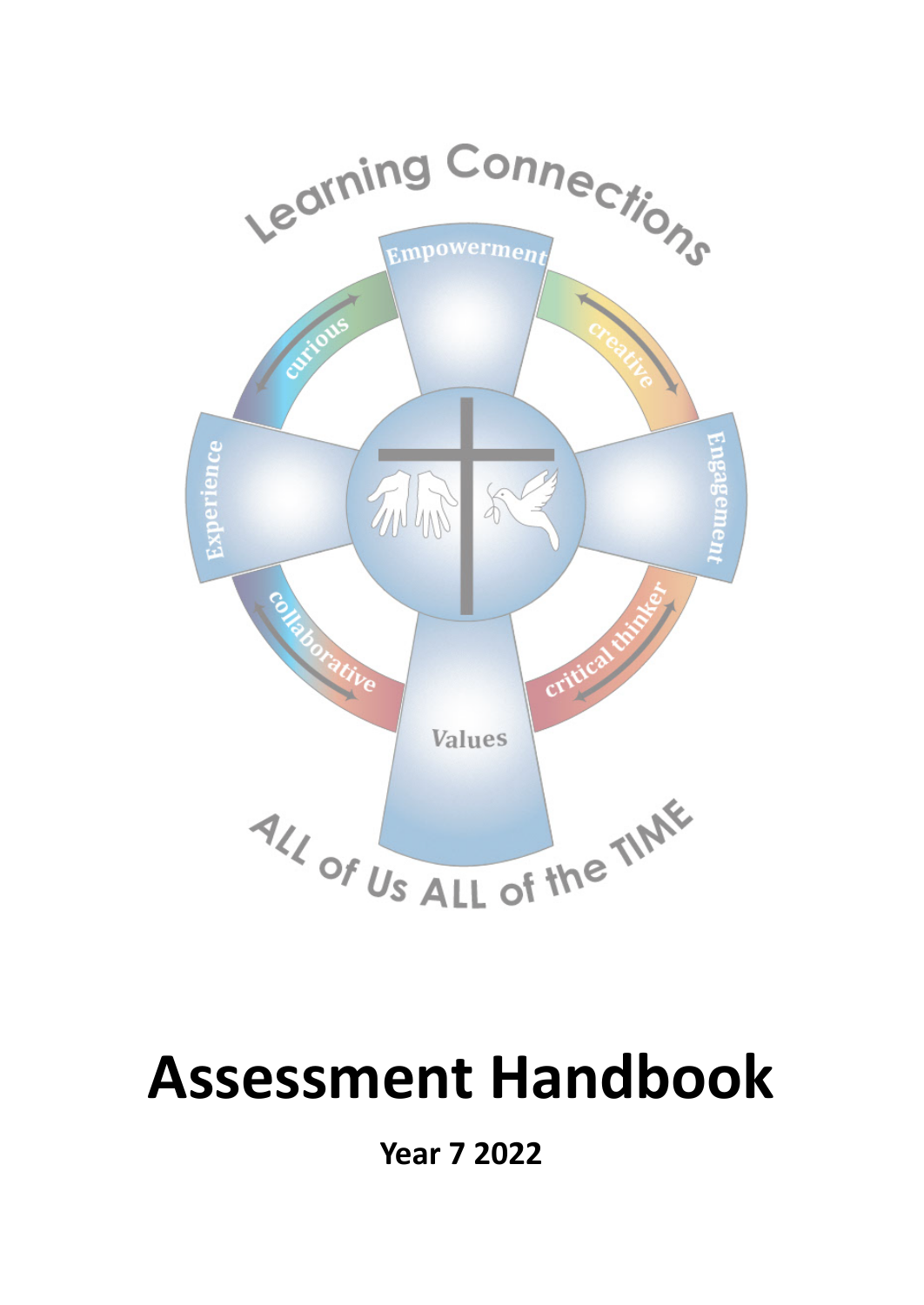#### **Bede Polding College Assessment Policy**

#### **1. Rationale**

Over the course of the last 35 years, our College has strived to build a dynamic, harmonious Catholic community, which is focused on individual learning, and built on the foundations laid by our patron, Australia's first Bishop John Bede Polding. This foundation of compassion, faith, integrity, and missionary zeal underpins our College motto 'Called to Bring Peace'. We believe that every student has the right to learn, and that we can create 21st Century learning environments that bring out the very best in every individual. We actively engage with parents and carers to set learning goals and provide feedback on student progress so that every student can improve and reach their potential.

This policy is intended to ensure students understand the importance of the assessment program and the implications of not complying with assessment requirements. A key factor in quality education is delivering a transparent program directed by clear guidelines and consistent application of procedures.

As a secondary school within the Catholic Diocese of Parramatta it is essential to ensure compliance with:

- 1.1 the NSW Education Standards Authority (NESA)
- 1.2 NSW requirements for the award of RoSA
- 1.3 Preliminary Higher School Certificate and Higher School Certificate courses as detailed in the Assessment Certification and Examination Manual and

These can be found at <https://ace.nesa.nsw.edu.au/>

#### **1. Guiding Principles**

- 2.1 Assessing student achievement is the process of collecting information on student performance in relation to the objectives and outcomes of a course. This can be achieved in many ways including formal testing through to informal observation of students. The type of assessment tool depends on the outcomes being assessed and the learning needs of individual students.
- 2.2 Our College ensures that students with a disability can access and participate in education on the same basis as other students, as required under the *Disability Standards for Education 2005.*

Some students with a disability will require adjustments to assessment practices in order to demonstrate what they know and can do in relation to syllabus outcomes and content. The type of adjustments and support will vary according to the particular needs of the student and the requirements of the activity. Teachers will consult the Inclusion Team and Inclusion Mentors to determine the most appropriate adjustments to assessment. These may include (but are not limited to):

- adjustments to the assessment process, for example scaffolded instructions, additional guidance provided, highlighted key-words or phrases, the use of specific technology, extra time in an examination
- adjustments to assessment activities, for example rephrasing questions, using simplified language, fewer questions or alternative formats for questions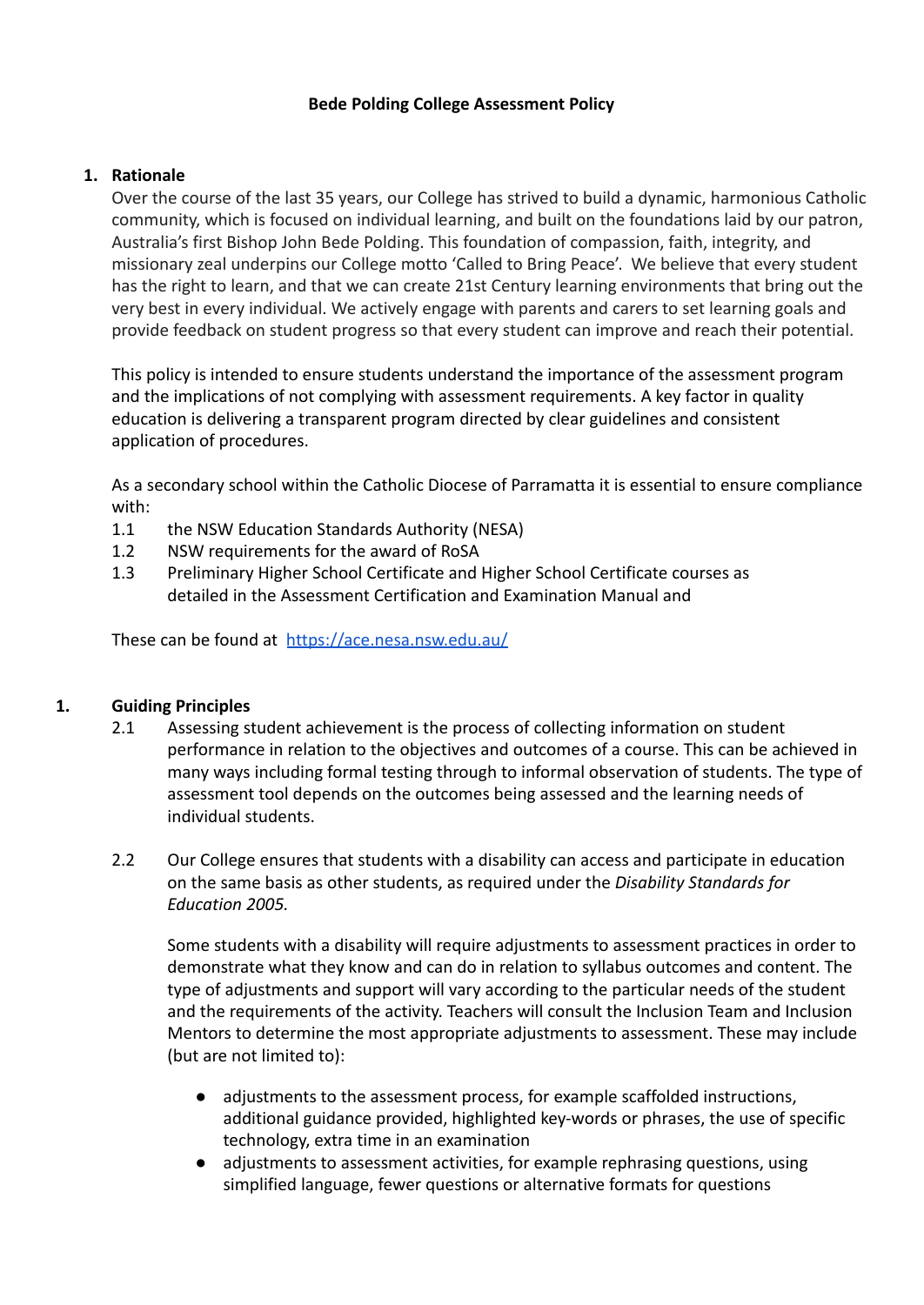- alternative formats for responses, for example written point form instead of essays, scaffolded structured responses, short objective questions or multimedia presentations.
- 2.3 All assessment tasks and procedures at Bede Polding College are delivered in a consistent manner across all subject areas and Year levels to ensure equity for students and transparency of the assessment process. The underlying principle is that no student is disadvantaged or gains an advantage through circumstances beyond their control. Students should feel that all assessment is fair and equitable.

# **1. Policy**

# **3.1 Commencement of Assessment**

# 3.1.1 Years 7 - 10

Student progress throughout Years 7, 8, 9 and 10 are reported via a grade (A - E) which summarises the level of a student's performance in a particular course. Marks may be awarded for a task which will reflect the range within the A - E grade awarded. In this instance, marks will also be indicated with grades on the Marking Criteria/Guidelines. The assessment program will begin at the commencement of each academic year.

### **3.2 Assessment Notification**

- 3.2.1 All students are provided with an electronic copy of their relevant assessment Handbook via Canvas at the commencement of each school year. This booklet will be updated as required and can be accessed, along with the Assessment Overview, on Canvas Course: Year 7 Learning & Wellbeing <https://canvas.parra.catholic.edu.au/courses/8507> and the College website.
- 3.2.2 Assessment Handbooks contain a copy of this policy, and an Assessment Overview outlining the assessment program for each subject including the following details for each assessment task held throughout each Report Semester:
	- Date/Week of task
	- Nature of task
	- Due date of task
	- Outcomes assessed.
- 3.2.3 Students may also be given more detailed notification of assessment tasks in writing, at least two weeks prior to a task.

### **3.3 Absence from Assessment Tasks**

3.3.1 It is the expectation of the College that students will be present at school for any scheduled assessment task and that any take-home task or assignment will be submitted by the due date.

### **3.4 Role of ICT**

- 3.4.1 The College does not guarantee that College ICT resources will: (a) always be available (including printing); or (b) be free from any defects.
- 3.4.2 Students must take personal responsibility for their assessment work, including the use of ICT. Therefore, tasks not submitted on the due date owing to computer, device, printer, USB, Internet, or another ICT failure WILL NOT be accepted for grounds of non-completion/non-submission.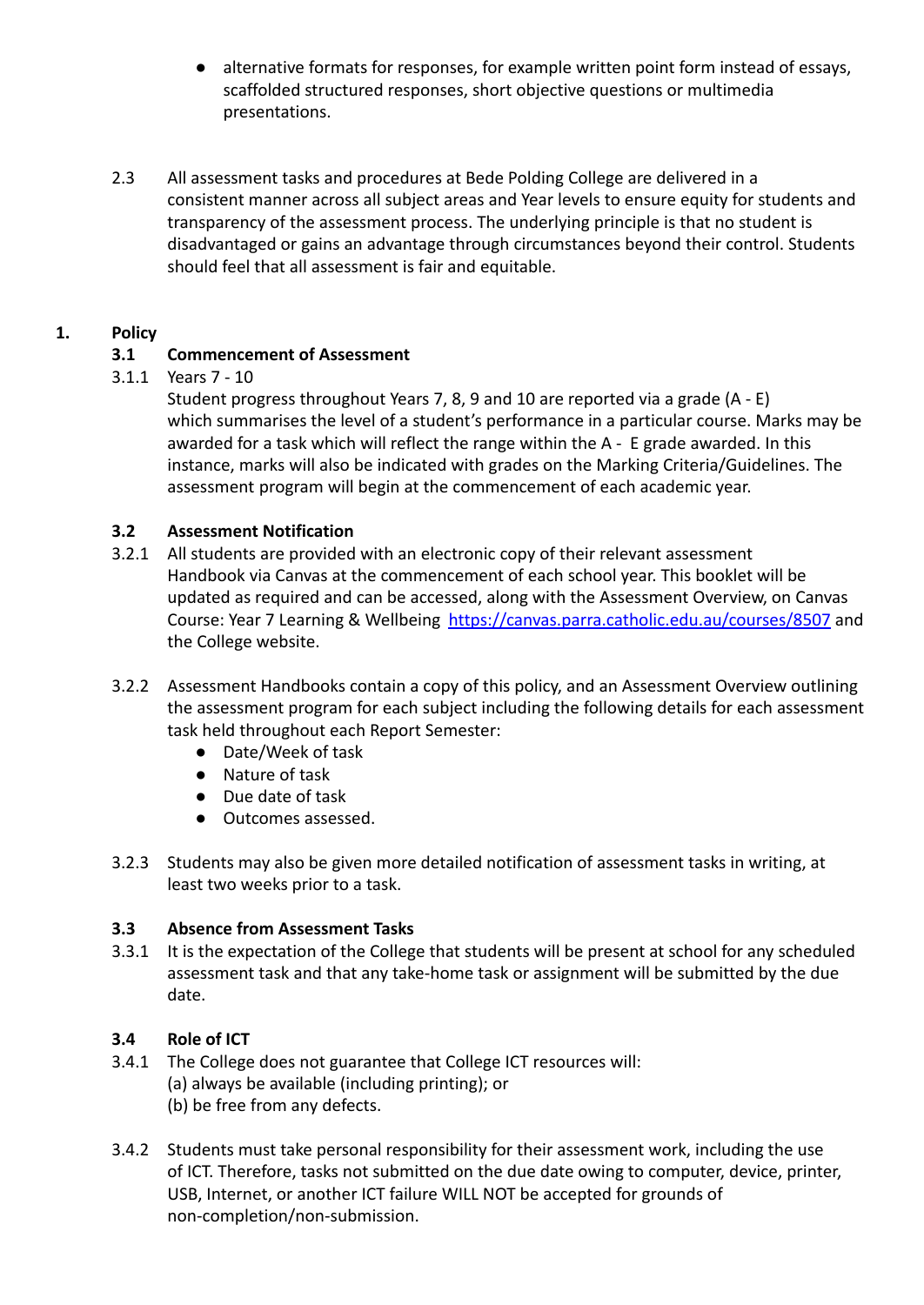3.4.3 The "backing up" of all work is the responsibility of the student and the College does not accept responsibility for the lateness of completion of assessment tasks due to technological failure.

Students should employ strategies to prevent the loss of work. These might include:

- backing up files regularly
- sending work to your email during the progress of the task
- printing off hard copies during the progress of the task
- saving work in Google Drive
- backing up devices regularly

### **3.5 Plagiarism and Academic Misconduct**

- 3.5.1 The College has procedures to deal with allegations of different types of academic misconduct by students.
- 3.5.2 Plagiarism is one type of academic misconduct. Teachers will use their professional judgement to discount all or part of any work that is plagiarised in the marking process, and all assessment submissions in Canvas will undergo a plagiarism check through *unicheck*. Students have access to unicheck, and should ensure that they check all of their work before submission. 'Plagiarism is when you pretend that you have written or created a piece of work that someone else originated.' (Board of Studies, HSC Assessments and Submitted Works, Advice to Students, 2006) [NESA - Plagiarism](https://www.educationstandards.nsw.edu.au/wps/portal/nesa/11-12/hsc/hsc-all-my-own-work/plagiarism/!ut/p/z1/rVNLc4IwEP4tHjhmsnlI8EgfitbXVFHJxcFIFYWAyEj11xec9qi0Y_eQmczs99jNFyzxAkvtn8KNn4eJ9qPy7klzybsOAAPat_pTCjYbzLrjtoDhxMTzawO1iUkcTt5GHYuAPR0Rk_YEHblNLCs8oR1CLDoAQQXY7-Pn8YvTptBvfuPhRtnwO_ydBnnf_wxLLJXO03yLvbRYqkTngc4NSLNkF6gcFcHKAB0cfQMIQYQasD2q64H8KELxGSWFRkWS7UtM5G9CPwuPccWaqnCNvZVqgUXXLSTWJkNccY4sEayQCAhlnIEq62eK2zbl_SXNK72ad6jj8EoP4qYHyvH8FAYFdnWSxWUyJn8c0alVIA8q1NCLB-l7dVEq_0q4OxykXQaqStFnjhf_mKg0dl03ttgZ7T8Gr4x7vdPlaYikZzcaXwIrPCg!/dz/d5/L2dBISEvZ0FBIS9nQSEh/?urile=wcm%3Apath%3A%2Fpw_content%2Fproject-web%2Fnesa%2F11-12%2Fhsc%2Fhsc-all-my-own-work%2Fplagiarism)

#### **3.6 Illness/Misadventure**

- 3.6.1 The illness and misadventure process is available to support students who are unwell or have an accident or other misadventure at the time of a formal assessment or examination.
- 3.6.2 Any illness or medical procedure that prevents a student from attending, completing, or submitting a scheduled assessment task may be considered reasonable grounds for application of Illness.
- 3.6.3 If a student experiences illness with regard to attending, completing, or submitting an assessment task they must make an application for Illness using the Illness/Misadventure form via [Wellbeing Canvas](https://canvas.parra.catholic.edu.au/courses/10126) on, before, or **within two consecutive days of the due date.** Students/Parents may want to contact the Director of Learning and Innovation, or the Director of Learning and Pedagogy, or the relevant Leaders of Learning and Wellbeing to inform them that Illness has occurred and an application will be pending.

Concession for Illness will only be approved by the College Principal and/or Director of Learning and Innovation. All applications will be reviewed and **medical certification or note of parental explanation will be required**. A copy of the IMF google form is available on Course: Year 7 Learning & Wellbeing or via the College website.

- 3.6.4 Students must be prepared to attend, complete or submit the assessment task on the next day of their return to the College, with a submitted Illness/Misadventure form and accompanying Documentation.
- 3.6.5 Misadventure is any unknown event that prevents a student from attending, completing or submitting a scheduled assessment task.
- 3.6.6 If a student experiences misadventure with regard to attending, completing or submitting an assessment task they must make an application for Misadventure using the Illness/Misadventure form (IMF form) via Canvas on, before, or **within two days of the due date**. Students/Parents may want to contact the Director of Learning and Innovation, or the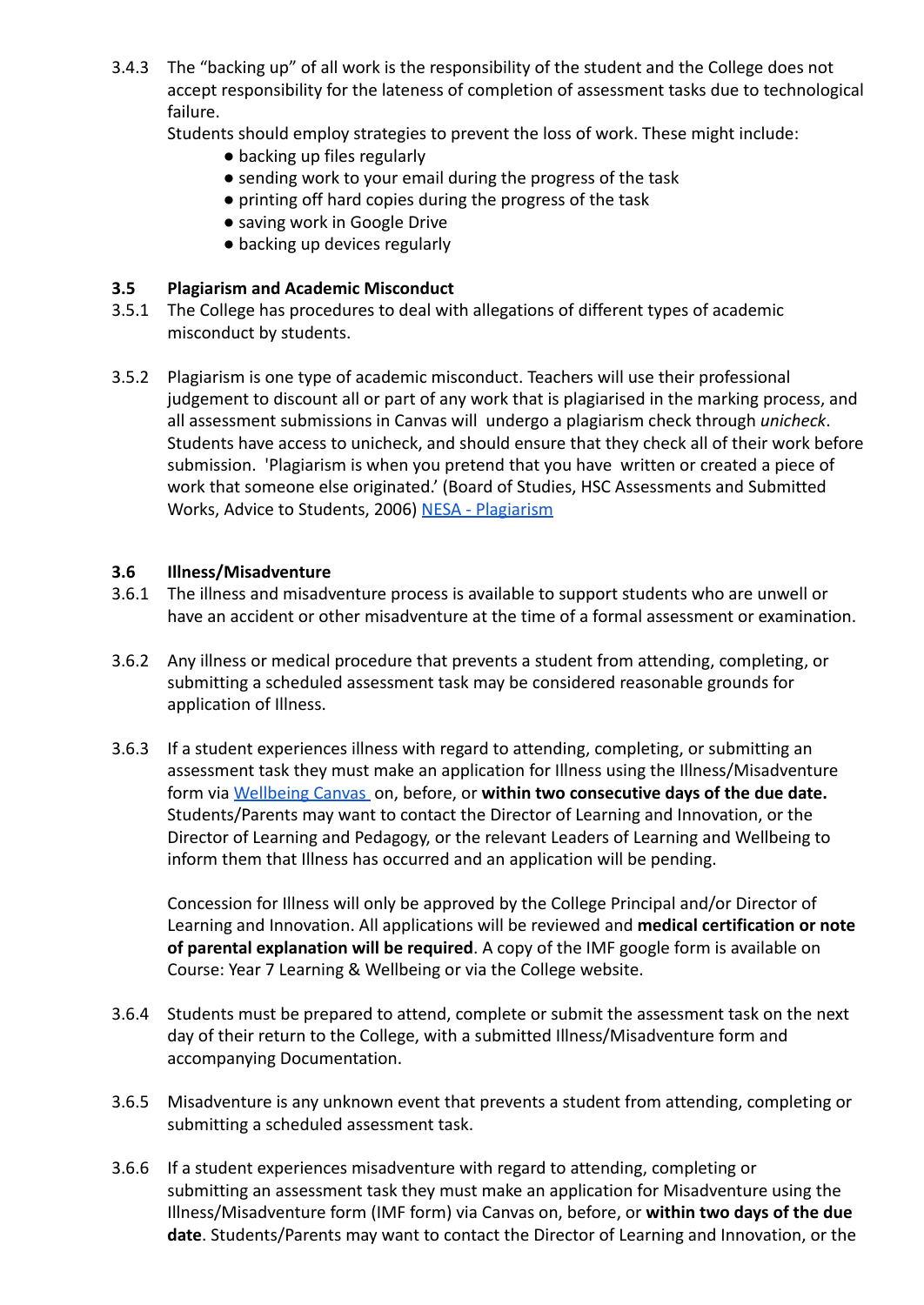relevant Leaders of Learning and Wellbeing to inform them that a Misadventure has occurred and an application will be pending. A copy of the IMF google form is available on Course: Year 7 Learning & Wellbeing or via the College website.

- 3.6.7 Misadventure will only be approved by the College Principal and/or Director of Learning and Innovation. All applications will be reviewed and **supporting documentation or note of parental explanation may be required**.
- 3.6.8 Students must be prepared to attend, complete or submit the assessment task on the next day of their return to the College, with a submitted Illness/Misadventure and accompanying documentation.

### **3.7 Appeals and penalties**

- 3.7.1 Students may appeal an assessment result that is believed to be incorrect. Students should contact their teacher immediately if they believe their assessment result is incorrect. If students feel they have been incorrectly graded in a course, they should talk to their teacher immediately. If still not satisfied that the result is correct, students can apply to the Principal or Director of Learning and Innovation for a review. In this review, the College will consider whether it:
	- weighted its assessment tasks in line with the NESA requirements
	- complied with its stated assessment program when deciding your grade
	- miscalculated or made a clerical error when deciding your assessment grade.
- 3.7.2 **Penalties** Students who fail to attend, complete, or submit an assessment task on time, without Illness/Misadventure Approval **must attend a two-hour Thursday workshop**, with the intention that they complete the overdue assessment work. The class teacher will contact parents directly to communicate, in this instance. The College Leaders of Learning may also make contact with parents/guardians and an interview may be required to outline College requirements and expectations.
- 3.7.1 Students who **submit or complete assessment work before the two-hour Thursday date issued, will be required to attend the workshop for one hour**, as a consequence of the penalty for failing to complete/submit assessment work according to submission details.

#### **3.8 Student results and feedback**

- 3.8.1 Teacher feedback about student learning is essential for students and integral to teaching, learning and assessment. Feedback can clarify for students:
	- how their knowledge, understanding, and skills are developing in relation to the syllabus outcomes and content being addressed
	- how to improve their learning.
- 3.8.2 While it is not a requirement for teachers to provide informal feedback to students during the development of student work for a formal assessment task, it may be a valuable way for teachers to monitor student progress and the authorship of student work.
	- Marks or grades are not to be attributed to informal feedback, rather, teacher feedback should be descriptive in its nature, allowing students to improve upon their achievement of the outcomes being assessed.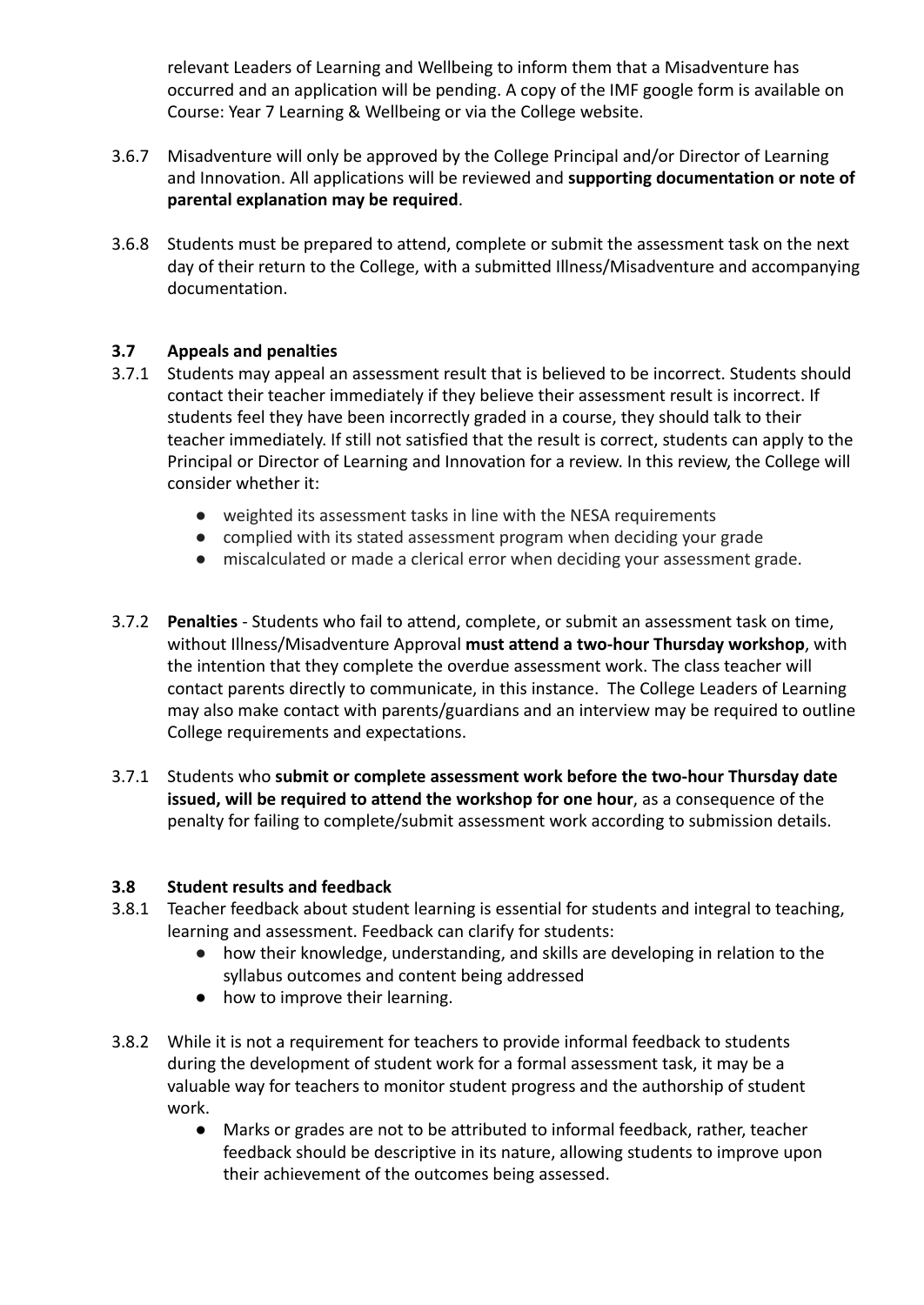- The College and Learning Faculties will make decisions and notify students regarding the provisions of informal feedback ensuring equal opportunity for all students to receive feedback from teachers.
- Formal assessments will have checkpoint dates, which will be an opportunity for teachers to give students feedback on the achievement of the syllabus outcomes being assessed.
- 3.8.3 The College will ensure that following the completion/submission of student tasks, they will be graded and given appropriate feedback **within 10 school days of completion/submission**.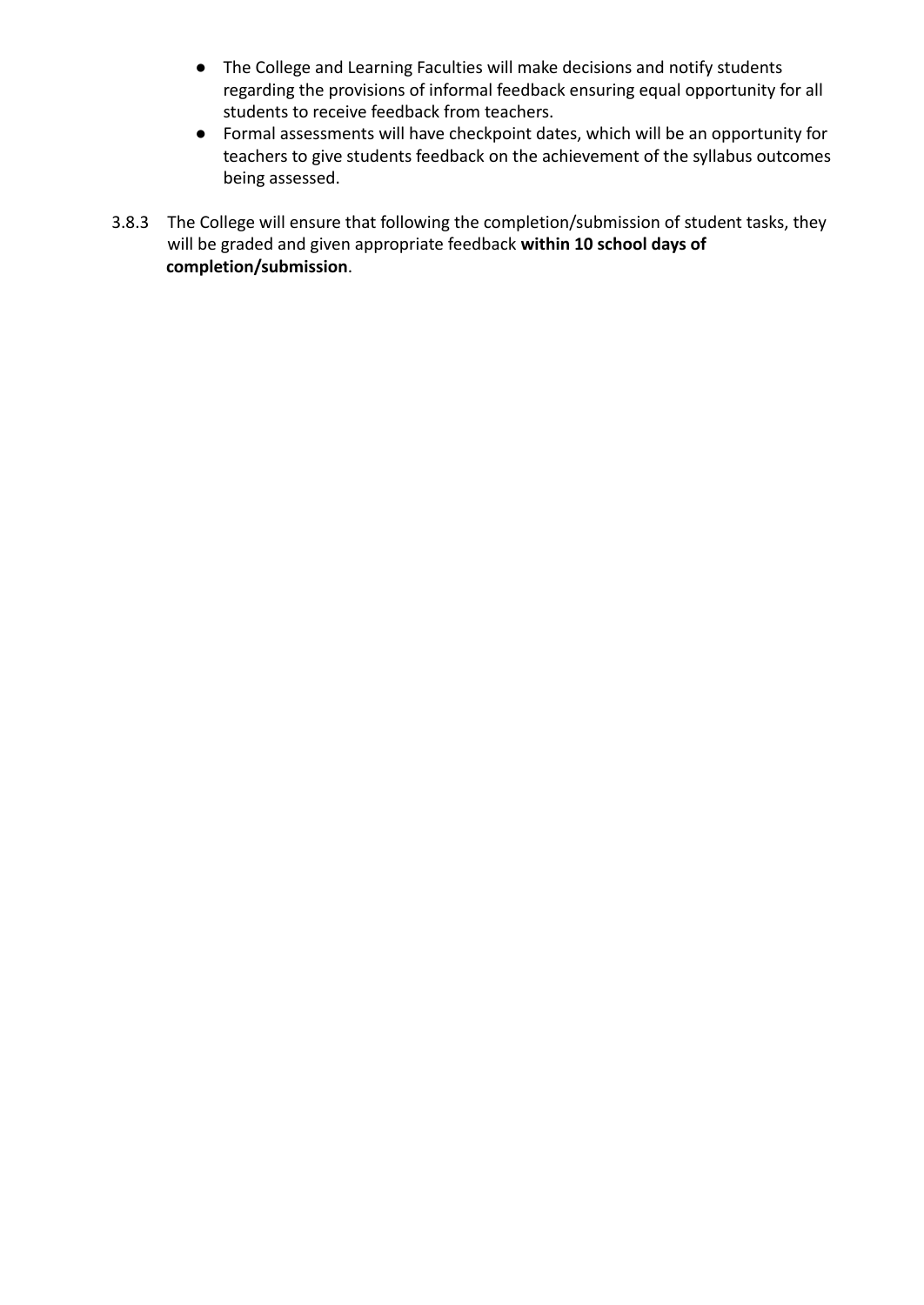

# **Assessment Overview Year 7 2022**



|                | Term 1                                                     | Term <sub>2</sub>                                                                                                                                                                                | Term <sub>3</sub>                                         | Term 4                                                                                                                                              |
|----------------|------------------------------------------------------------|--------------------------------------------------------------------------------------------------------------------------------------------------------------------------------------------------|-----------------------------------------------------------|-----------------------------------------------------------------------------------------------------------------------------------------------------|
| $\mathbf{1}$   |                                                            |                                                                                                                                                                                                  |                                                           |                                                                                                                                                     |
| 2              |                                                            | Science<br>Sem 1 Visual Arts                                                                                                                                                                     |                                                           | Sem 2 Visual Arts                                                                                                                                   |
| 3              |                                                            |                                                                                                                                                                                                  | Sem 1 History                                             |                                                                                                                                                     |
| 4              |                                                            | Sem 1 History                                                                                                                                                                                    |                                                           | Sem 2 Geography<br>Sem 1 History<br>Sem 2 Visual Arts                                                                                               |
| 5              | Sem 1 Geography                                            | Sem 1 Geography<br>Sem 1 Visual Arts                                                                                                                                                             | Sem 2 Geography                                           |                                                                                                                                                     |
| 6              | Sem 1 Visual Arts                                          | Mathematics<br>Science<br>Sem 1 Music                                                                                                                                                            | Mathematics<br>Sem 2 Visual Arts                          | Flourish<br>Mathematics<br>Science<br>Sem 2 Music                                                                                                   |
| $\overline{7}$ | Sem 1 History                                              | Sem 1 Timber Tech.<br>Sem 1 Digital Tech.<br>Sem 1 Textiles Tech.<br>Sem 1 Media Tech.<br>Sem 1 Metal Tech.<br>Sem 1 Graphics Tech.                                                              |                                                           | Sem 2 Timber Tech.<br>Sem 2 Digital Tech.<br>Sem 2 Textiles Tech.<br>Sem 2 Media Tech.<br>Sem 2 Metal Tech.<br>Sem 2 Graphics Tech.                 |
| 8              | Mathematics<br>Sem 1 Visual Arts                           | Sem 1 Visual Arts<br>Sem 1 Food Tech<br>Sem 1 Agriculture<br>Sem 1 Timber Tech.<br>Sem 1 Digital Tech.<br>Sem 1 Textiles Tech.<br>Sem 1 Media Tech.<br>Sem 1 Metal Tech.<br>Sem 1 Graphics Tech. | Sem 2 Visual Arts                                         | Sem 2 Visual Arts<br>Sem 2 Food Tech<br>Sem 2 Agriculture<br>Sem 2 Textiles Tech.<br>Sem 2 Media Tech.<br>Sem 1 Metal Tech.<br>Sem 1 Graphics Tech. |
| 9              |                                                            |                                                                                                                                                                                                  | Flourish                                                  |                                                                                                                                                     |
| 10             | Flourish<br>Sem 1 Geography<br><b>PDHPE</b><br>Sem 1 Music | Flourish                                                                                                                                                                                         | Science<br>Sem 2 Geography<br><b>PDHPE</b><br>Sem 2 Music |                                                                                                                                                     |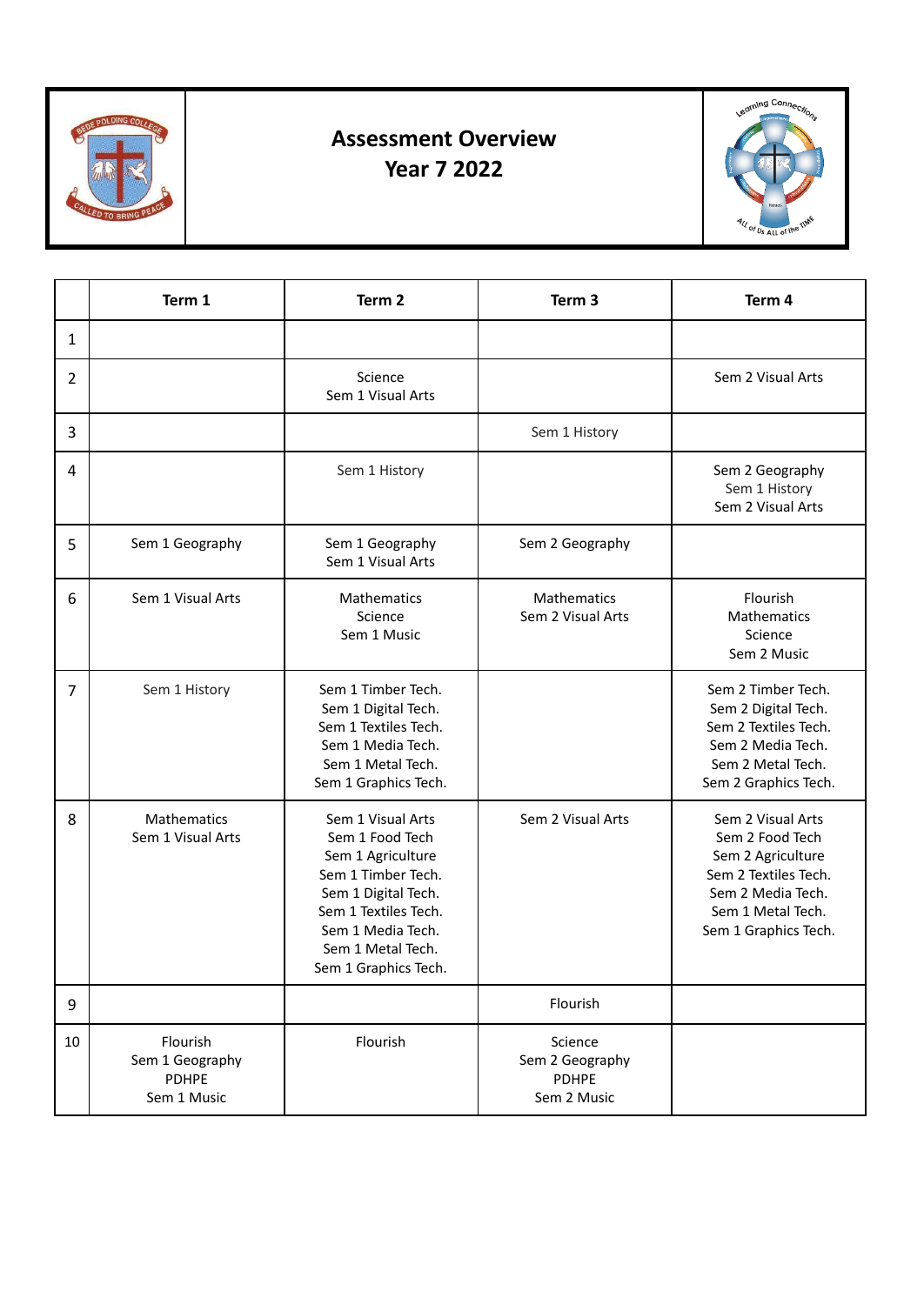

# **Assessment / Reporting Program** Year 7 2022



| <b>Subject</b>                         | <b>FLOURISH</b>        |                                                      |                                                   |                             |                             |                        |
|----------------------------------------|------------------------|------------------------------------------------------|---------------------------------------------------|-----------------------------|-----------------------------|------------------------|
| Year                                   | Year                   |                                                      |                                                   |                             |                             |                        |
| <b>Task Number</b><br><b>Task Type</b> | Report<br>Outco<br>mes | <b>Task</b><br>Notification<br>Date                  | <b>Task Due</b><br>Date                           | Sem 1 Report<br>Weighting * | Sem 2 Report<br>Weighting * | Yearly<br>Weighting ** |
| 1. Picture Book<br>Narrative           | 2, 3, 4,<br>5          | Week 5, Term<br>1<br>Monday 28th<br>March            | <b>Week 10,</b><br>Term 1<br>Tuesday 5th<br>April | 100                         |                             | 25                     |
| Persuasive<br>$1_{-}$<br>Speech        | 2, 3, 6                | Week 5, Term<br>2<br>Monday 23rd<br>June             | <b>Week 10,</b><br>Term 2<br>Tuesday 28th<br>June |                             | 35                          | 25                     |
| Social<br>1.<br>Justice Film           | 2, 3, 7                | Week 4, Term<br>$\mathbf{3}$<br>Monday 8th<br>August | Week 9, Term<br>3<br>Tuesday 13th<br>September    |                             | 35                          | 25                     |
| 1. Exam                                | 1, 2, 3,<br>8          | Week 3, Term<br>4<br>Monday 24th<br>October          | Week 6, Term<br>4 (Ass. Block)                    |                             | 30                          | 25                     |
|                                        |                        |                                                      | <b>TOTAL:</b>                                     | 100%                        | 100%                        | 100%                   |

|                | <b>Flourish Report Outcomes</b>                                                                                                                                     |
|----------------|---------------------------------------------------------------------------------------------------------------------------------------------------------------------|
|                | responds to a variety of texts, including Sacred Scripture, in appreciative, critical and interpretive ways                                                         |
| $\overline{2}$ | composes a variety of texts in critical, imaginative and interpretative ways, appropriate to audience, purpose<br>and context                                       |
| 3              | uses language to shape meaning through the thoughtful selection and ordering of appropriate content, and by<br>drawing on a widening repertoire of language choices |
| $\overline{4}$ | demonstrates an understanding of the human necessity for belonging and identity as a path to human<br>flourishing (Term 1 - Sem 1)                                  |
| 5              | demonstrates an understanding of the characteristics of a Catholic faith community (Term 1 - Sem 1)                                                                 |
| 6              | demonstrates a Catholic understanding of the relevance of the incarnation through images of Jesus and<br>Christ-like people (Term 2 - Sem 2)                        |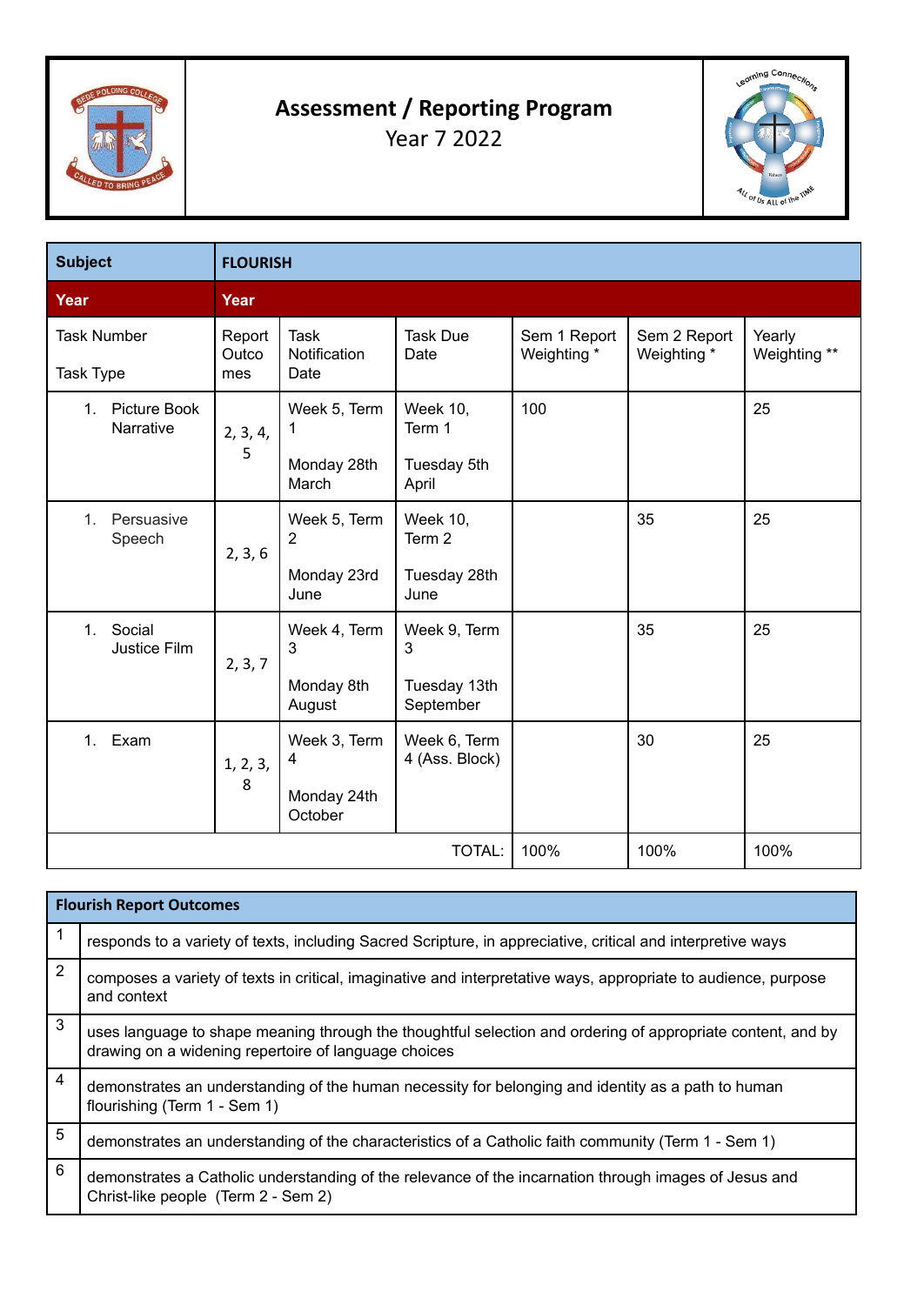| I demonstrates a Catholic understanding of the human necessity for social justice and morality (Term 3) |
|---------------------------------------------------------------------------------------------------------|
| demonstrates a Catholic understanding of how God is revealed in our world (Term 4)                      |

| <b>Subject</b>                                       | <b>Mathematics</b>        |                              |                   |                             |                             |                        |
|------------------------------------------------------|---------------------------|------------------------------|-------------------|-----------------------------|-----------------------------|------------------------|
| Year                                                 | Year                      |                              |                   |                             |                             |                        |
| <b>Task Number</b><br><b>Task Type</b>               | Report<br><b>Outcomes</b> | Task<br>Notification<br>Date | Task Due<br>Date  | Sem 1 Report<br>Weighting * | Sem 2 Report<br>Weighting * | Yearly<br>Weighting ** |
| 1. Number,<br>Indices and<br>Angles<br>In-class test | 1, 2                      | Term 1,<br>Week 6            | Term 1,<br>Week 8 | 50%                         | $\blacksquare$              | 25%                    |
| 2. Semester 1<br>Examination                         | 3, 4                      | Term 2,<br>Week 4            | Term 2,<br>Week 6 | 50%                         | $\blacksquare$              | 25%                    |
| 3. Algebra<br>and<br>Probability<br>In-class test    | 5, 6                      | Term 3,<br>Week 4            | Term 3,<br>Week 6 |                             | 50%                         | 25%                    |
| 4. Semester 2<br>Examination                         | 7, 8                      | Term 2,<br>Week 4            | Term 4,<br>Week 6 |                             | 50%                         | 25%                    |
|                                                      |                           |                              | TOTAL:            | 100%                        | 100%                        | 100%                   |

|                | <b>Mathematics Report Outcomes</b>                                                               |
|----------------|--------------------------------------------------------------------------------------------------|
| 1              | Operates with positive integers and zero indices of numerical bases                              |
| 2              | Identifies and uses angle relationships                                                          |
| 3              | Compares, orders and calculates with integers, applying a range of strategies to aid computation |
| 4              | Operates with fractions, decimals and percentages                                                |
| 5              | Generalises number properties to operate with algebraic expression                               |
| 6              | Calculates probabilities of simple events                                                        |
| $\overline{7}$ | Uses formulas to calculate the areas of quadrilaterals and circles                               |
| 8              | Collects, represents and interprets single sets of data                                          |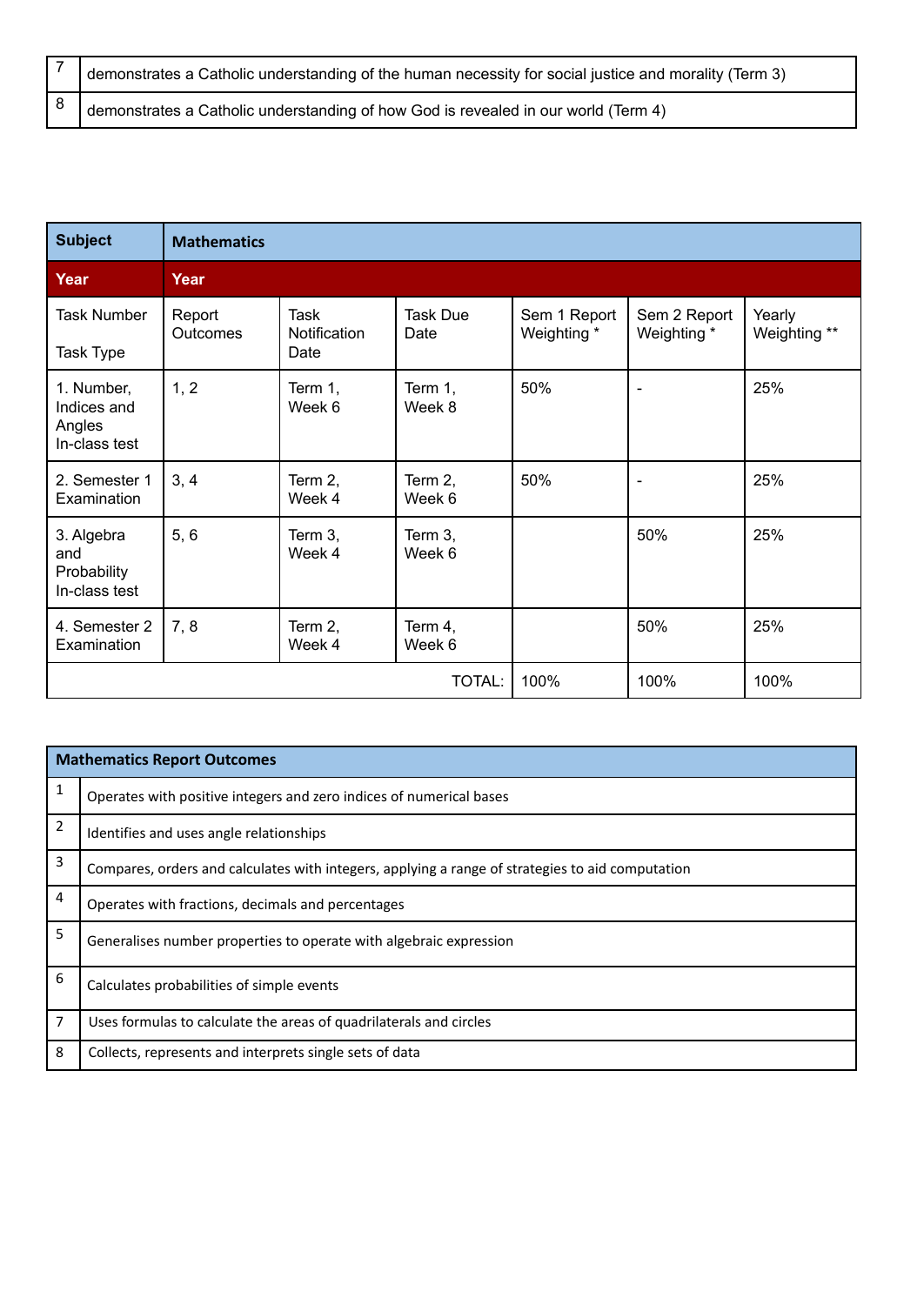| <b>Subject 7</b>                   | <b>Science</b>     |                                             |                                                                                                    |                             |                             |                        |
|------------------------------------|--------------------|---------------------------------------------|----------------------------------------------------------------------------------------------------|-----------------------------|-----------------------------|------------------------|
| Year 7                             | <b>Year 2022</b>   |                                             |                                                                                                    |                             |                             |                        |
| <b>Task Number</b><br>Task Type    | Report<br>Outcomes | <b>Task</b><br>Notification<br>Date         | <b>Task Due</b><br>Date                                                                            | Sem 1 Report<br>Weighting * | Sem 2 Report<br>Weighting * | Yearly<br>Weighting ** |
| Task 1:<br><b>Practical task</b>   | 1, 2, 3            | Monday 4th<br>April<br>Term 1<br>Week 10    | Term <sub>2</sub><br>Week 2<br>B, C, D<br>Tuesday 3rd<br>May<br>A, E, F, G<br>Wednesday<br>4th May | 60                          |                             | 30                     |
| Task 2:<br>Examination             | 3, 4               | Monday 16th<br>May<br>Term 2<br>Week 4      | Term <sub>2</sub><br>Week 6<br>Assessment<br><b>Block</b><br>30th May - 3rd<br>June                | 40                          |                             | 20                     |
| Task 3:<br>Scientific<br>Modelling | 3, 5               | Monday 6th<br>September<br>Term 3<br>Week 8 | Term 3<br>Week 10<br>Monday 19th<br>September                                                      |                             | 60                          | 30                     |
| Task 4:<br>Examination             | 1, 6, 5, 7         | Monday 31st<br>October<br>Term 4<br>Week 4  | Term 4<br>Week 6<br>Assessment<br><b>Block</b><br>14th - 18th<br>November                          |                             | 40                          | 20                     |
|                                    |                    |                                             | TOTAL:                                                                                             | 100%                        | 100%                        | 100%                   |

|                | <b>Science Report Outcomes</b>                                                                                                                             |
|----------------|------------------------------------------------------------------------------------------------------------------------------------------------------------|
| $\mathbf{1}$   | Processes and analyses data from a first-hand investigation and secondary sources to identify trends, patterns and<br>relationships, and draw conclusions. |
| 2              | Identifies questions and problems that can be tested or researched and makes predictions based on scientific knowledge.                                    |
| 3              | Presents science ideas, findings and information to a given audience using appropriate scientific language, text types and<br>representations.             |
| 4              | Describes the action of unbalanced forces in everyday situations.                                                                                          |
| 5              | Describes the dynamic nature of models, theories and laws in developing scientific understanding of the Earth and solar<br>system.                         |
| 6              | Relates the structure and function of living things to their classification, survival and reproduction.                                                    |
| $\overline{7}$ | Describes the observed properties and behaviour of matter, using scientific models and theories about the motion and<br>arrangement of particles.          |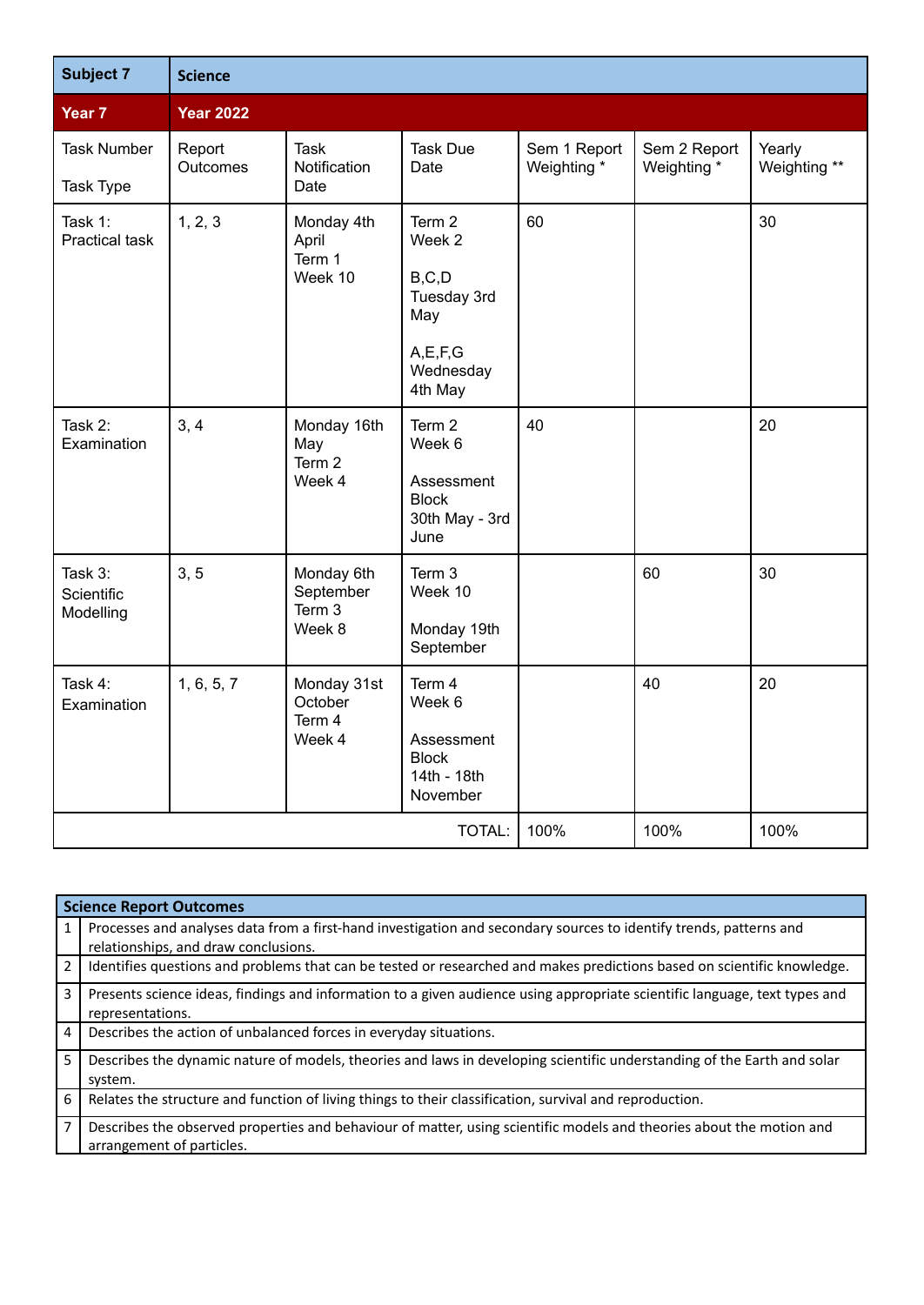| <b>Subject</b>                                  | Geography          |                                     |                                  |                             |                                           |                        |
|-------------------------------------------------|--------------------|-------------------------------------|----------------------------------|-----------------------------|-------------------------------------------|------------------------|
| Year <sub>7</sub>                               | <b>Semester 1</b>  |                                     |                                  |                             |                                           |                        |
| <b>Task Number</b><br>Task Type                 | Report<br>Outcomes | <b>Task</b><br>Notification<br>Date | <b>Task Due Date</b>             | Sem 1 Report<br>Weighting * | Sem <sub>2</sub><br>Report<br>Weighting * | Yearly<br>Weighting ** |
| 1 Skills Test                                   | 3                  | Term 1 Week 3<br>14th February      | Term 1 Week 5<br>28th February   | 30%                         |                                           | 30%                    |
| 2 PBL - Natural<br>Hazards Group<br>Task        | 1, 2, 4            | Term 1 Week 6<br>7th March          | Term 1 Week 10<br>5th April      | 40%                         |                                           | 40%                    |
| 3 Submission -<br>Research task                 | 1, 2, 4            | Term 2 Week 3<br>9th May            | Term 2 Week 5<br>23rd May        | 30%                         |                                           | 30%                    |
| Year <sub>7</sub>                               | <b>Semester 2</b>  |                                     |                                  |                             |                                           |                        |
| 1 Skills Test                                   | 3                  | Term 3 Week 3<br>1st August         | Term 3 Week 5<br>15th August     |                             | 30%                                       | 30%                    |
| 2 PBL - Natural<br>Hazards Group<br><b>Task</b> | 1, 2, 4            | Term 3 Week 6<br>23rd August        | Term 3 Week 10<br>20th September |                             | 40%                                       | 40%                    |
| 3 Submission -<br>Research task                 | 1, 2, 4            | Term 4 Week 2<br>17th October       | Term 4 Week 4<br>1st November    |                             | 30%                                       | 30%                    |
| <b>TOTAL:</b>                                   |                    |                                     |                                  | 100%                        | 100%                                      | 100%                   |

|                | <b>Geography Report Outcomes</b>                                                                     |  |  |  |  |
|----------------|------------------------------------------------------------------------------------------------------|--|--|--|--|
|                | locates and describes the diverse features and characteristics of a range of places and environments |  |  |  |  |
|                | discusses management of places and environments for their sustainability                             |  |  |  |  |
| 3              | processes geographical information by selecting and using geographical tools                         |  |  |  |  |
| $\overline{4}$ | communicates geographical information using a variety of strategies                                  |  |  |  |  |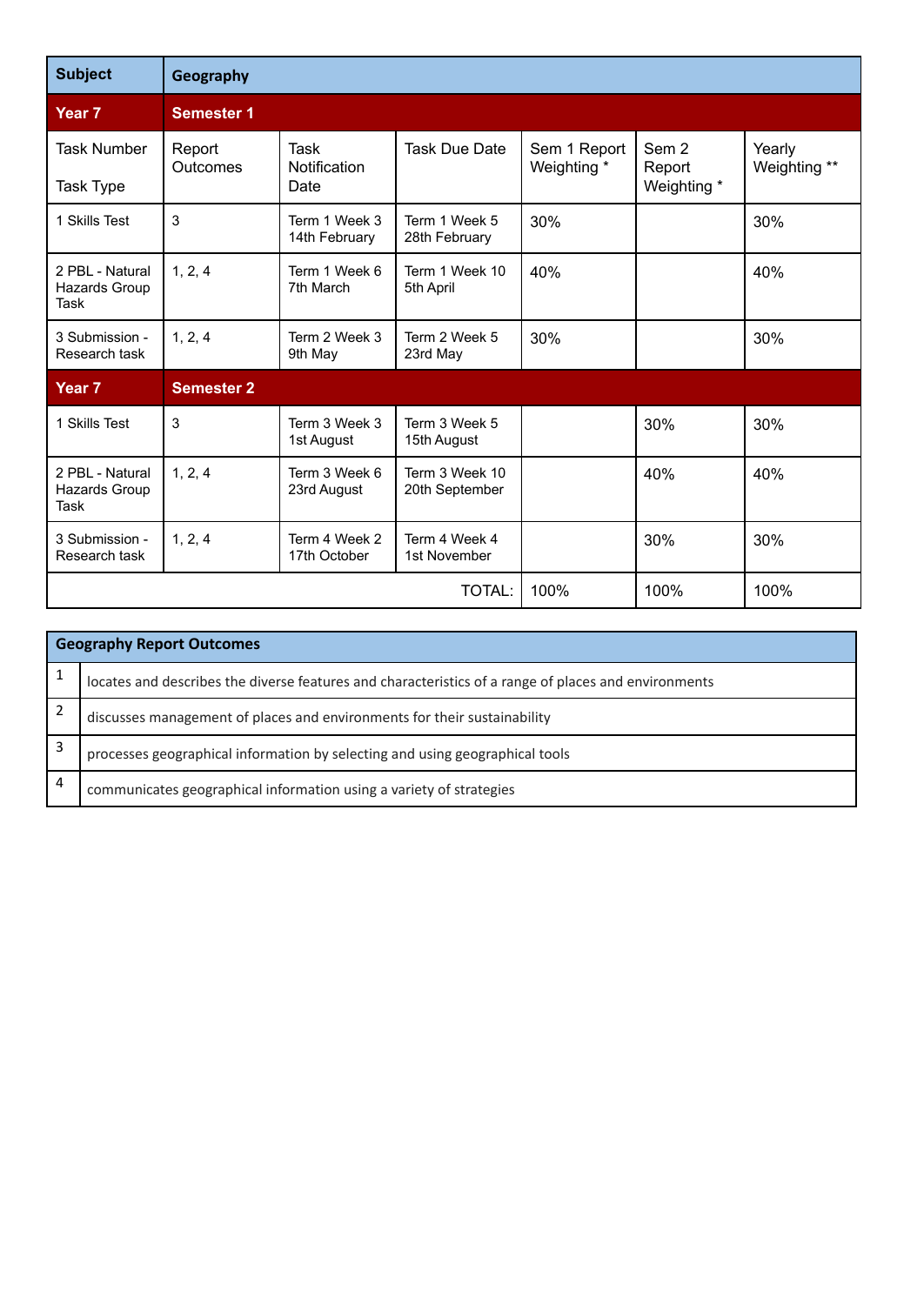| <b>Subject</b>                    | <b>History</b>            |                                                |                                              |                             |                                |                        |
|-----------------------------------|---------------------------|------------------------------------------------|----------------------------------------------|-----------------------------|--------------------------------|------------------------|
| Year <sub>7</sub>                 |                           |                                                | <b>Semester 1</b>                            |                             |                                |                        |
| Task Number<br>Task Type          | Report<br><b>Outcomes</b> | <b>Task</b><br>Notification<br>Date            | <b>Task Due Date</b>                         | Sem 1 Report<br>Weighting * | Sem 2<br>Report<br>Weighting * | Yearly<br>Weighting ** |
| 1. In class<br>Source<br>Analysis | 3                         | Monday 28<br>February,<br>Week 5 Term<br>1     | Week 7 Term 1                                | 50%                         |                                | 50%                    |
| 2. Research<br>Task               | 1, 2, 4                   | Wednesday 4<br>May, Week 2,<br>Term 2          | Thursday 19<br>May, Week 4,<br>Term 2        |                             | 50%                            | 50%                    |
| Year <sub>7</sub>                 |                           |                                                | <b>Semester 2</b>                            |                             |                                |                        |
| 1.In class<br>Source<br>Analysis  | 3                         | Monday 15<br>August, Week<br>5 Term 3          | Week 7 Term 3                                | 50%                         |                                | 50%                    |
| 2. Research<br>Task               | 1, 2, 3, 4                | Wednesday,<br>19 October.<br>Week 2, Term<br>4 | Thursday, 3rd<br>November,<br>Week 4, Term 4 |                             | 50%                            | 50%                    |
|                                   |                           |                                                | TOTAL:                                       | 100%                        | 100%                           | 100%                   |

|   | <b>History Report Outcomes</b>                                                                                   |  |  |  |
|---|------------------------------------------------------------------------------------------------------------------|--|--|--|
|   | Describes the nature of history and archaeology and explains their contribution to an understanding of the past. |  |  |  |
|   | Describes and explains the causes and effects of events and developments of past societies over time.            |  |  |  |
| 3 | Locates, selects and organises information from sources to develop an historical inquiry.                        |  |  |  |
| 4 | Uses a range of historical terms and concepts when communicating an understanding of the past.                   |  |  |  |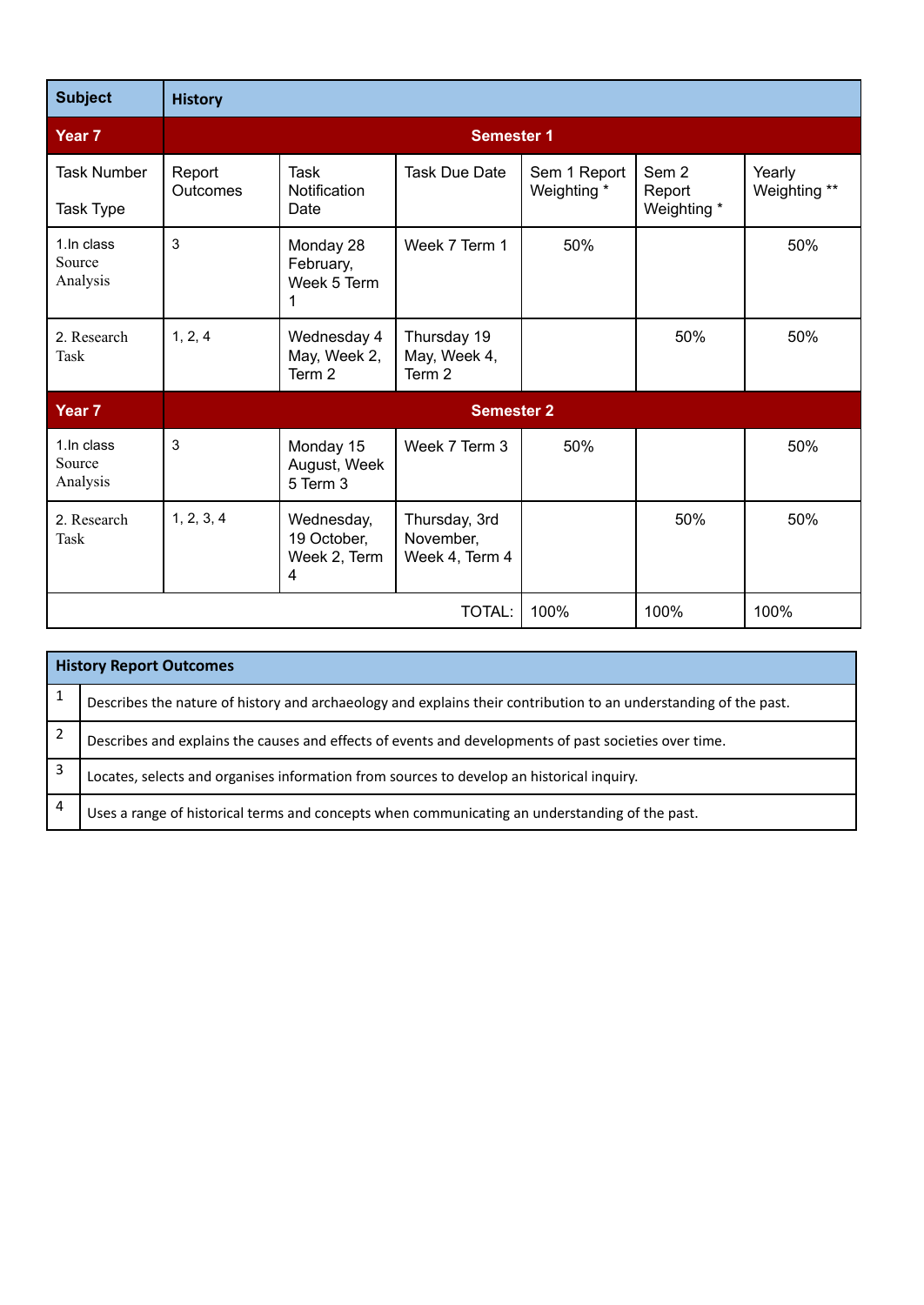| <b>Subject</b>                  |                                                | <b>Personal Development Health and Physical Education</b> |                                        |                                    |                             |                             |                        |  |  |  |
|---------------------------------|------------------------------------------------|-----------------------------------------------------------|----------------------------------------|------------------------------------|-----------------------------|-----------------------------|------------------------|--|--|--|
|                                 | Year <sub>7</sub>                              | Year <sub>7</sub>                                         |                                        |                                    |                             |                             |                        |  |  |  |
| <b>Task Number</b><br>Task Type |                                                | Report<br>Outcomes                                        | <b>Task</b><br>Notification<br>Date    | <b>Task Due</b><br>Date            | Sem 1 Report<br>Weighting * | Sem 2 Report<br>Weighting * | Yearly<br>Weighting ** |  |  |  |
| 1.                              | Hand-in<br>Task -<br>Changes in<br>Me          | 1, 2                                                      | Week 7 / Term<br>$1 - \frac{14}{3/22}$ | Week 10 /<br>Term 1 -<br>4/4/22    | 50%                         |                             | 25%                    |  |  |  |
| 2.                              | In class<br>practical<br>skills<br>performance | 3, 4                                                      | Week 1 / Term                          | Ongoing                            | 50%                         |                             | 25%                    |  |  |  |
| 3.                              | Hand-in<br>Task - Get<br>Moving                | 5, 6                                                      | Week 7 / Term<br>$3 - 29/8/22$         | Week 10 /<br>Term $3 -$<br>19/9/22 |                             | 50%                         | 25%                    |  |  |  |
| 4.                              | In class<br>practical<br>skills<br>performance | 7, 8                                                      | Week 1/ Term<br>3                      | Ongoing                            |                             | 50%                         | 25%                    |  |  |  |
|                                 |                                                |                                                           |                                        | TOTAL:                             | 100%                        | 100%                        | 100%                   |  |  |  |

|                | <b>Personal Development Health and Physical Education Report Outcomes</b>                                                                             |  |  |  |  |  |
|----------------|-------------------------------------------------------------------------------------------------------------------------------------------------------|--|--|--|--|--|
| 1              | examines the impact of physical, social and emotional changes during adolescence                                                                      |  |  |  |  |  |
| $\overline{2}$ | evaluates strategies to manage current and future challenges and propose individual support networks and external<br>support services                 |  |  |  |  |  |
| 3              | refines, applies and transfers movement skills in a variety of dynamic physical activity contexts                                                     |  |  |  |  |  |
| $\overline{4}$ | adopts roles and responsibilities that support and enhance planning of physical activities, team cohesion and lead to<br>successful movement outcomes |  |  |  |  |  |
| 5              | Investigates health practices and behaviours to promote health, wellbeing and physically active communities                                           |  |  |  |  |  |
| 6              | Propose individual strategies to enhance participation in physical activity                                                                           |  |  |  |  |  |
| $\overline{7}$ | refines, applies and transfers movement skills in a variety of dynamic physical activity contexts                                                     |  |  |  |  |  |
| 8              | adopts roles and responsibilities that support and enhance planning of physical activities, team cohesion and lead to<br>successful movement outcomes |  |  |  |  |  |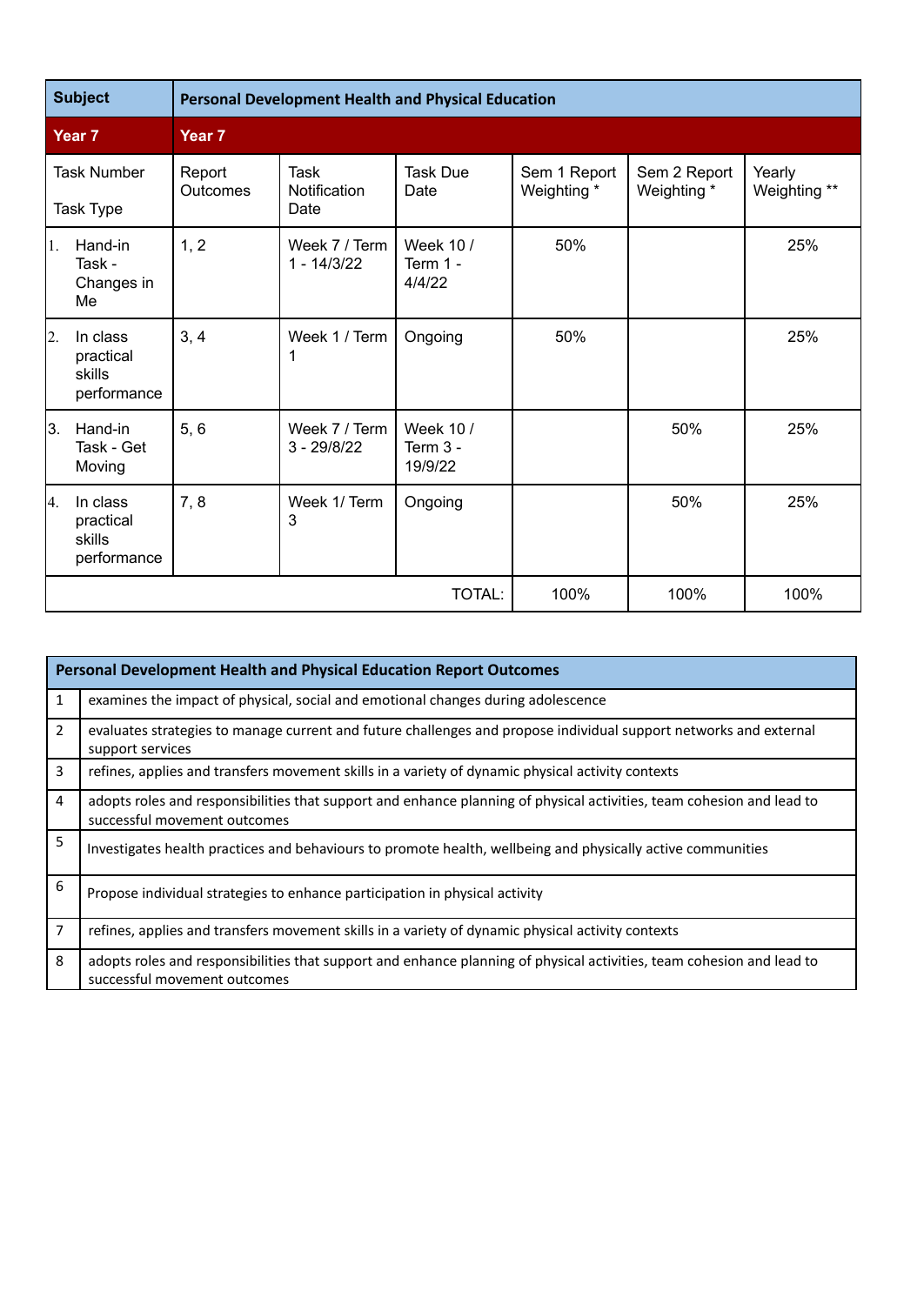| <b>Subject</b>                  | <b>Music</b>              |                                                                                                                                                                                                              |                                                                                                                                                                                                          |                                             |                             |                        |  |
|---------------------------------|---------------------------|--------------------------------------------------------------------------------------------------------------------------------------------------------------------------------------------------------------|----------------------------------------------------------------------------------------------------------------------------------------------------------------------------------------------------------|---------------------------------------------|-----------------------------|------------------------|--|
| Year                            | Year                      |                                                                                                                                                                                                              |                                                                                                                                                                                                          |                                             |                             |                        |  |
| <b>Task Number</b><br>Task Type | Report<br><b>Outcomes</b> | Task<br>Notification<br>Date                                                                                                                                                                                 | <b>Task Due Date</b>                                                                                                                                                                                     | Sem 1<br>Report<br>Weighting *              | Sem 2 Report<br>Weighting * | Yearly<br>Weighting ** |  |
| 1 In-class<br><b>Task</b>       | 1                         | Sem <sub>1</sub><br>Term 1/<br>Week 4<br>8th (G, I), 9th<br>(A, C), 11th<br>March (E)<br>Sem <sub>2</sub><br>Term 3/<br>Week 4<br>2nd (H, J), 3rd<br>$(B, D)$ , 5th<br>August (F)                            | Sem <sub>1</sub><br>Term 1/<br>Week 10<br>5th (G, I), 6th<br>(A, C), 8th April<br>(E)<br>Sem <sub>2</sub><br>Term 3/<br>Week 10<br>20th (H, J),<br>21st (B, D),<br>23rd<br>September (F)                 | 35%<br>(Performing)                         | 35%                         | 35%                    |  |
| 2 Hand-in<br><b>Task</b>        | 2, 3, 4                   | Sem 1<br>Term 1/<br>Week 4<br>8th March<br>(G, I),<br>9th March<br>(A, C),<br>11th March<br>(E)<br>Sem <sub>2</sub><br>Term 3/<br>Week 4<br>2nd August<br>(H, J),<br>3rd August<br>(B, D),<br>5th August (F) | Sem 1<br>Term 1/<br>Week 10<br>8th April<br>Sem2<br>Term 3/<br>Week 10<br>23rd<br>September                                                                                                              | 40%<br>(Composing<br>$35 +$<br>Listening 5) | 40 (35+5)%                  | 40%                    |  |
| 3 Exam                          | 4, 5, 6                   | Sem 1<br>Term 2/<br>Week 2<br>3rd May $(G, I)$ ;<br>4th May $(A, C)$ ;<br>6th May (E)<br>Sem2<br>Term 4/<br>Week 2<br>18th October<br>(H, J);<br>19th October<br>(B, D);<br>21st October<br>(F)              | Sem 1<br>Term 2/<br>Week 6<br>31st May (G, I);<br>1st (A, C); 3rd<br>June $(E)$<br>Sem <sub>2</sub><br>Term 4/<br>Week 6<br>15th November<br>(H, J);<br>16th November<br>(B, D);<br>18th November<br>(F) | 25%<br>(Listening)                          | 25%                         | 25%                    |  |
|                                 |                           |                                                                                                                                                                                                              | TOTAL:                                                                                                                                                                                                   | 100%                                        | 100%                        | 100%                   |  |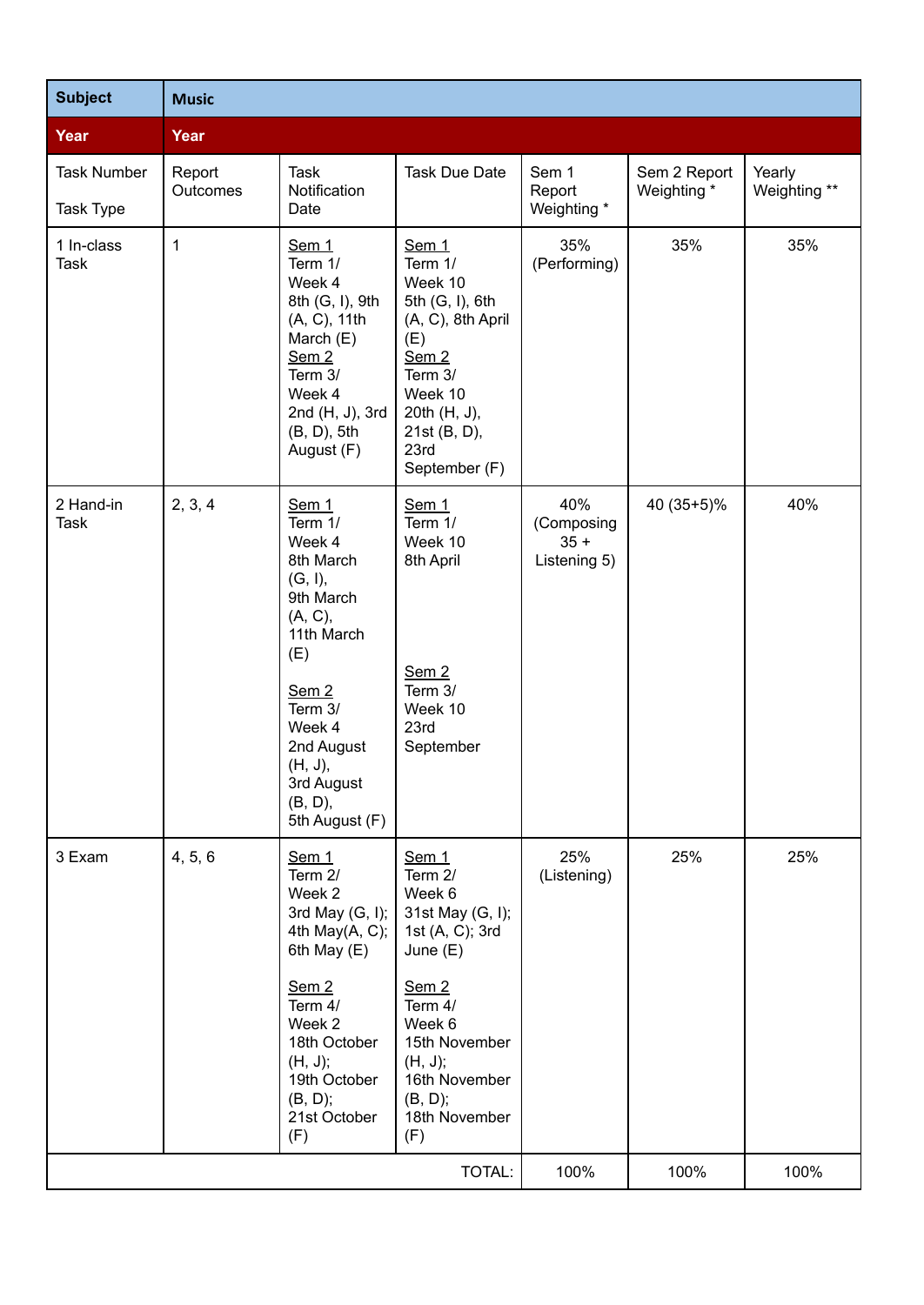|                | <b>Music Report Outcomes</b>                                                                                                                                     |  |  |  |  |  |
|----------------|------------------------------------------------------------------------------------------------------------------------------------------------------------------|--|--|--|--|--|
|                | performs music using different forms of notation and different types of technology across a broad range of musical styles                                        |  |  |  |  |  |
| 2              | demonstrates an understanding of musical concepts through exploring, experimenting, improvising, organising, arranging<br>and composing                          |  |  |  |  |  |
| 3              | notates compositions using traditional and/or non-traditional notation                                                                                           |  |  |  |  |  |
| $\overline{a}$ | demonstrates an understanding of musical concepts through listening, observing, responding, discriminating, analysing,<br>discussing and recording musical ideas |  |  |  |  |  |
| 5.             | demonstrates an understanding of musical concepts through aural identification and discussion of the features of a range<br>of repertoire                        |  |  |  |  |  |
| 6              | demonstrates musical literacy through the use of notation, terminology, and the reading and interpreting of scores used in<br>the music selected for study       |  |  |  |  |  |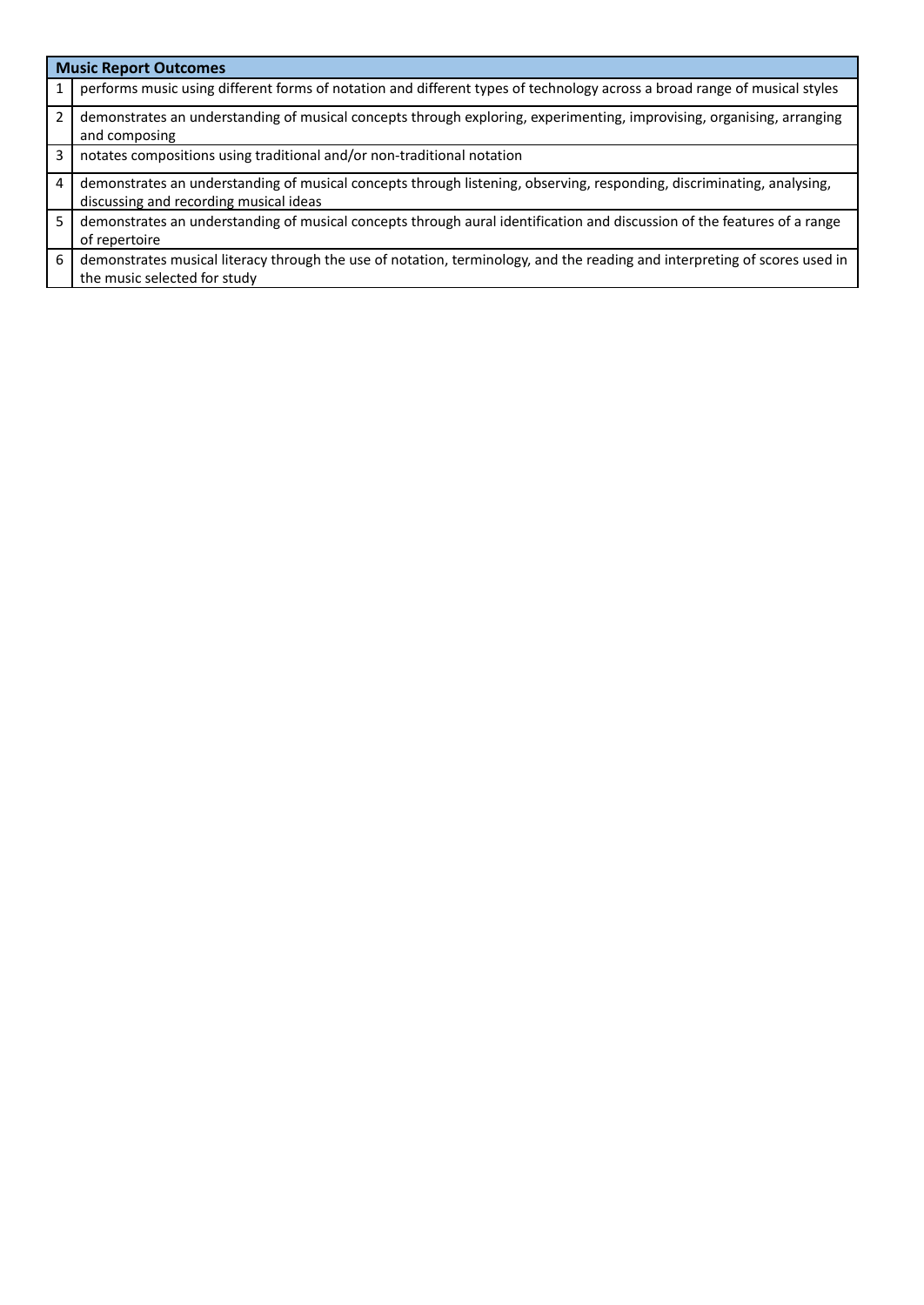| <b>Subject</b>                                         | <b>Visual Arts</b> |                                                                                                |                                                                                                 |                                |                                           |                        |
|--------------------------------------------------------|--------------------|------------------------------------------------------------------------------------------------|-------------------------------------------------------------------------------------------------|--------------------------------|-------------------------------------------|------------------------|
| Year                                                   | Year               |                                                                                                |                                                                                                 |                                |                                           |                        |
| <b>Task Number</b><br><b>Task Type</b>                 | Report<br>Outcomes | <b>Task</b><br>Notification<br>Date                                                            | <b>Task Due Date</b>                                                                            | Sem 1<br>Report<br>Weighting * | Sem <sub>2</sub><br>Report<br>Weighting * | Yearly<br>Weighting ** |
| Statement of<br>Intention (3D BOW)                     | $\overline{4}$     | Term 1/Week 4<br>22nd February<br>(B,D,F, H, J)<br>Term 3/Week 4<br>26th July<br>(B,D,F, H, J) | Term 1/Week 6<br>8th March<br>(B,D,F, H, J)<br>Term 3/Week 6<br>23rd August<br>(B, D, F, H, J)  | 10%                            | 10%                                       | 10%                    |
| 3D Body of Work &<br>Process Diary<br>(Ceramic Form)   | 1, 2, 3            | Term 1/Week 4<br>22nd February<br>(B,D,F, H, J)                                                | Term 1/Week 8<br>21st March<br>(F)<br>22nd March<br>(B, H, J)<br>23rd March<br>(D)              | 30%                            | 30%                                       | 30%                    |
|                                                        |                    | Term 3/Week 4<br>9th August<br>(B,D,F, H, J)                                                   | Term 3/Week 8<br>5th September<br>(F)<br>6th September<br>(B, H, J)<br>7th September<br>(D)     |                                |                                           |                        |
| Information Report<br>(3D BOW)                         | 4, 5               | Term 1/Week 8<br>21st March<br>(F)<br>22nd March<br>(B, H, J)<br>23rd March<br>(D)             | Term 1/Week 10<br>4th April<br>(F)<br>5th April<br>(B, H, J)<br>6th April<br>(D)                | 10%                            | 10%                                       | 10%                    |
|                                                        |                    | Term 3/Week 8<br>5th September<br>(F)<br>6th September<br>(B, H, J)<br>7th September<br>(D)    | Term 3/Week 10<br>19th September<br>(F)<br>20th September<br>(B, H, J)<br>21st September<br>(D) |                                |                                           |                        |
| Statement of<br>Intention (2D)<br><b>BOW-Portrait)</b> | 4                  | Term 2/Week 2<br>3rd May<br>(B,D,F, H, J)<br>Term 4/Week 2<br>18th October<br>(B,D,F, H, J)    | Term 2/Week 4<br>17th May<br>(B,D,F, H, J)<br>Term 4/Week 4<br>1st November<br>(B, D, F, H, J)  | 10%                            | 10%                                       | 10%                    |
| 2D Body of Work &<br>Process Diary                     | 1, 2, 3, 5         | Term 2/Week 5<br>25rd May<br>(F, H, J)                                                         | Term 2/Week 8<br>14th June<br>(B, D, F, H, J)                                                   | 40%                            | 40%                                       | 40%                    |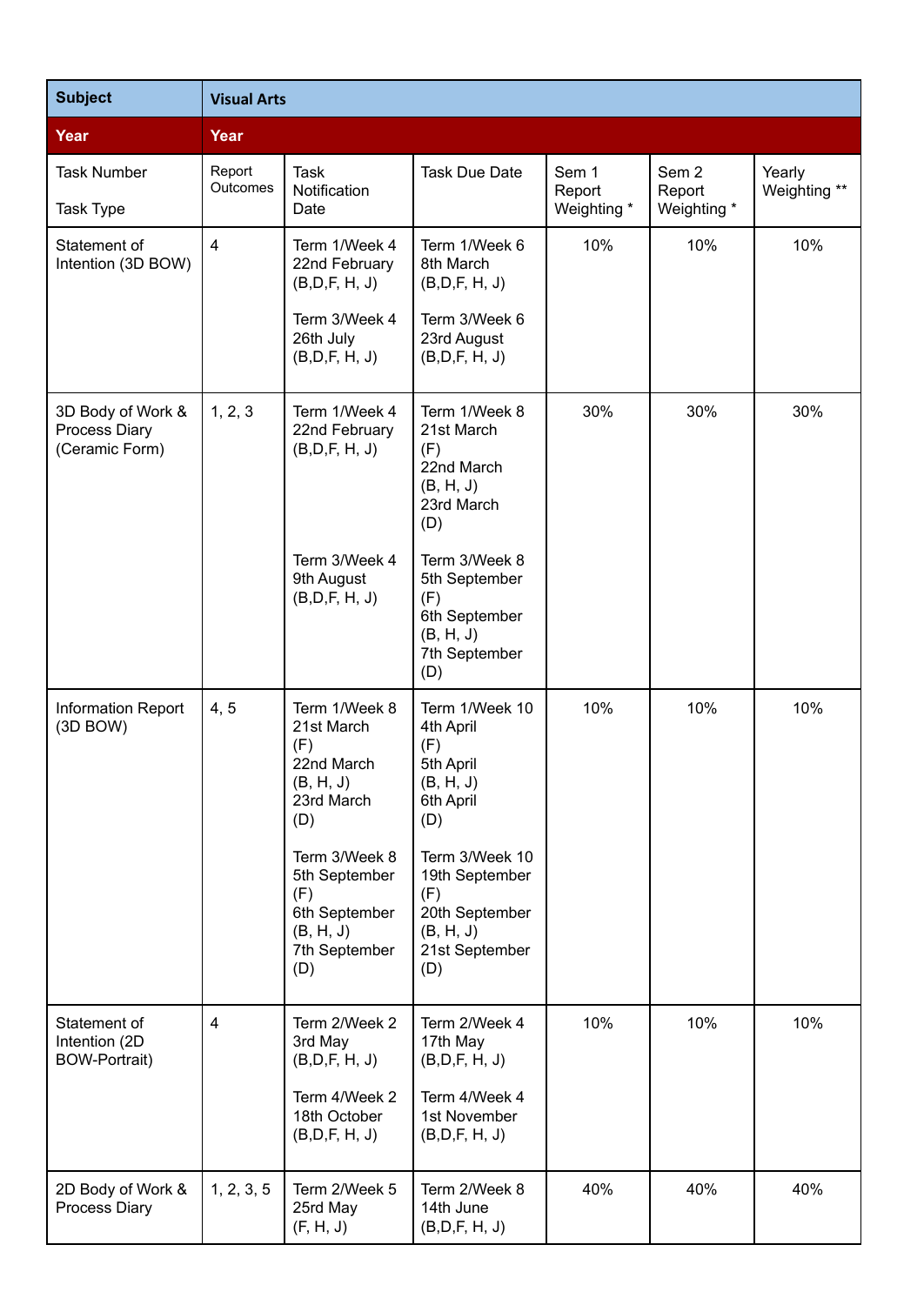| (Portrait & Virtual<br>Exhibition) | 27th May<br>(B, D)<br>Term 4/Week 4<br>1st November<br>(B, D, F, H, J) | Term 4/Week 7<br>23rd November<br>(F, H, J)<br>25th November<br>(B, D) |      |      |      |
|------------------------------------|------------------------------------------------------------------------|------------------------------------------------------------------------|------|------|------|
|                                    |                                                                        | TOTAL:                                                                 | 100% | 100% | 100% |

|   | <b>Visual Arts Report Outcomes</b>                                                                                     |  |  |  |  |  |
|---|------------------------------------------------------------------------------------------------------------------------|--|--|--|--|--|
|   | uses a range of strategies to explore different artmaking conventions and procedures to make artworks                  |  |  |  |  |  |
| 2 | explores the function of and relationships between artist-artwork-world-audience (artmaking)                           |  |  |  |  |  |
| 3 | recognises and uses aspects of the world as a source of ideas, concepts and subject matter in the visual arts          |  |  |  |  |  |
| 4 | explores aspects of practice in critical and historical interpretations of art                                         |  |  |  |  |  |
|   | explores the function of and relationships between the artist-artwork-world-audience (critical and historical studies) |  |  |  |  |  |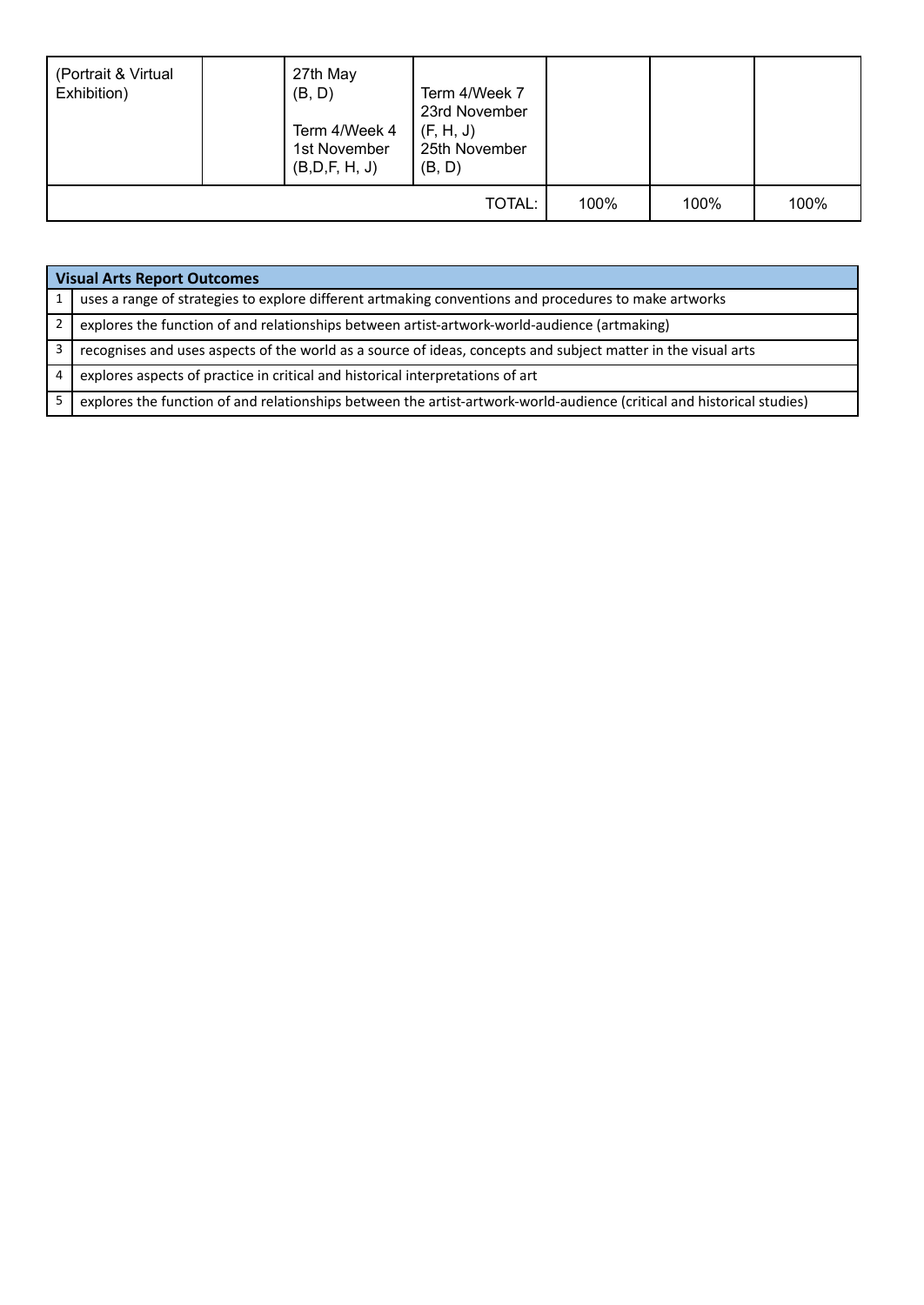| <b>Subject</b>                                                    | Technology Mandatory - Food and Agriculture Semester One Rotation                                                                                            |                                     |                                                                                                               |                             |                             |                        |  |  |
|-------------------------------------------------------------------|--------------------------------------------------------------------------------------------------------------------------------------------------------------|-------------------------------------|---------------------------------------------------------------------------------------------------------------|-----------------------------|-----------------------------|------------------------|--|--|
| Year                                                              | Year <sub>7</sub>                                                                                                                                            |                                     |                                                                                                               |                             |                             |                        |  |  |
| <b>Task Number</b><br>Task Type                                   | Report<br>Outcomes                                                                                                                                           | <b>Task</b><br>Notification<br>Date | <b>Task Due</b><br>Date                                                                                       | Sem 1 Report<br>Weighting * | Sem 2 Report<br>Weighting * | Yearly<br>Weighting ** |  |  |
| 1.<br>Food<br>Preparation<br>and<br>Agricultural<br><b>Skills</b> | TE4-3DP<br>selects and<br>safely applies a<br>broad range of<br>tools, materials<br>and processes<br>in the<br>production of<br>quality projects             | Term 1<br>Week 5                    | Cumulative<br>assessment of<br>practical skills<br>throughout the<br>Semester                                 | 60%                         |                             |                        |  |  |
| 2. Learning<br>Portfolio                                          | TE4-1DP<br>designs,<br>communicate<br>s and<br>evaluates<br>innovative<br>ideas and<br>creative<br>solutions to<br>authentic<br>problems or<br>opportunities | Term 1<br>Week 5                    | Cumulative<br>collection<br>throughout the<br>Semester.<br>Final<br>Submission<br>Term <sub>2</sub><br>Week 8 | 40%                         |                             |                        |  |  |
|                                                                   |                                                                                                                                                              |                                     | 100%                                                                                                          |                             |                             |                        |  |  |

| <b>Subject</b>                                                    | Technology Mandatory - Food and Agriculture Semester Two Rotation                                                                                |                                     |                                                                               |                             |                             |                        |  |  |
|-------------------------------------------------------------------|--------------------------------------------------------------------------------------------------------------------------------------------------|-------------------------------------|-------------------------------------------------------------------------------|-----------------------------|-----------------------------|------------------------|--|--|
| Year                                                              | Year <sub>7</sub>                                                                                                                                |                                     |                                                                               |                             |                             |                        |  |  |
| Task Number<br>Task Type                                          | Report<br><b>Outcomes</b>                                                                                                                        | Task<br><b>Notification</b><br>Date | <b>Task Due</b><br>Date                                                       | Sem 1 Report<br>Weighting * | Sem 2 Report<br>Weighting * | Yearly<br>Weighting ** |  |  |
| 1.<br>Food<br>Preparation<br>and<br>Agricultural<br><b>Skills</b> | TE4-3DP<br>selects and<br>safely applies a<br>broad range of<br>tools, materials<br>and processes<br>in the<br>production of<br>quality projects | Term 3<br>Week 5                    | Cumulative<br>assessment of<br>practical skills<br>throughout the<br>Semester |                             | 60%                         |                        |  |  |
| 2. Learning<br>Portfolio                                          | TE4-1DP<br>designs,<br>communicate<br>s and                                                                                                      | Term 3<br>Week 5                    | Cumulative<br>collection<br>throughout the<br>Semester.                       |                             | 40%                         |                        |  |  |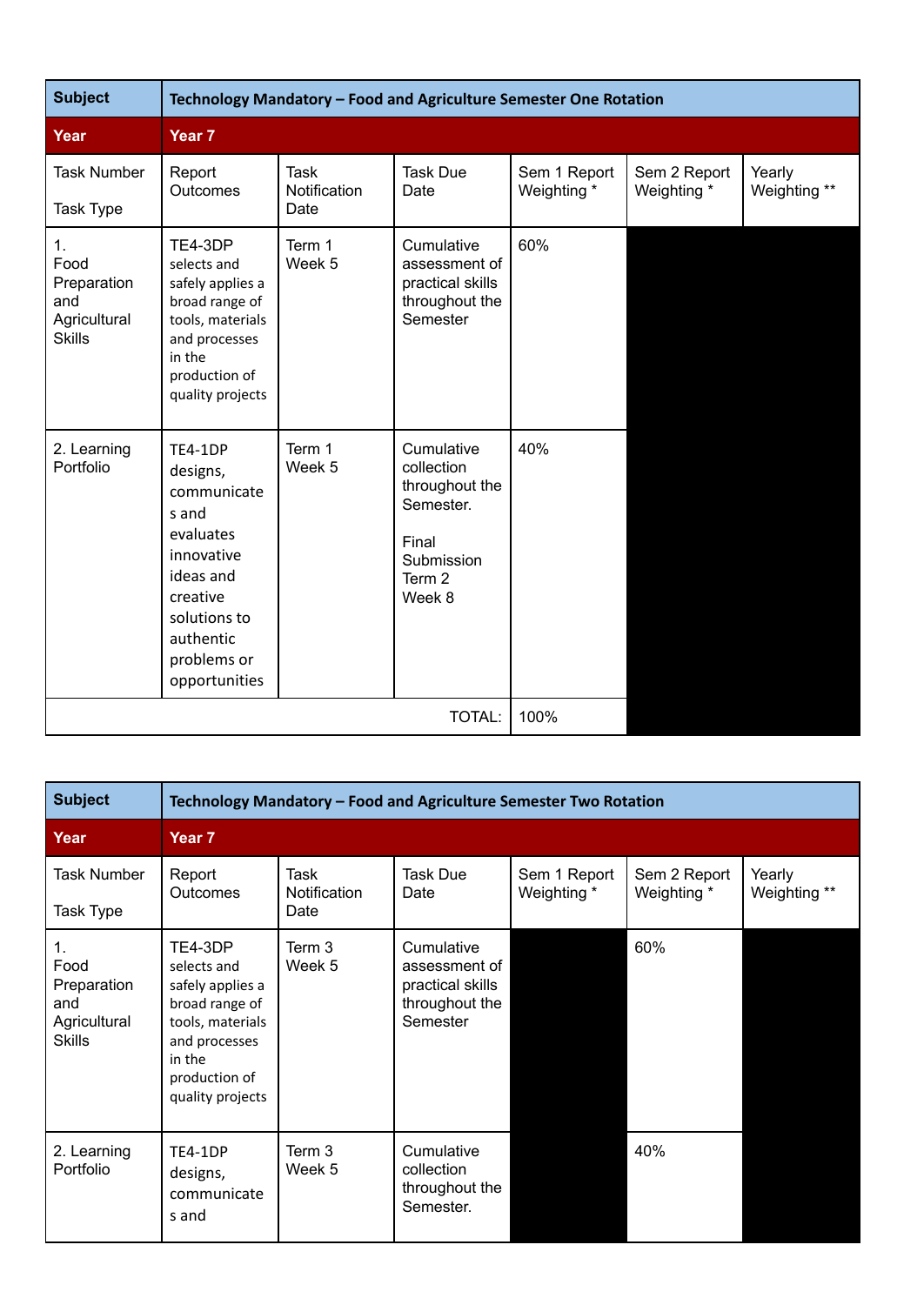| evaluates<br>innovative<br>ideas and<br>creative<br>solutions to<br>authentic<br>problems or<br>opportunities | Final<br>Submission<br>Term 4<br>Week 8 |  |  |
|---------------------------------------------------------------------------------------------------------------|-----------------------------------------|--|--|
|                                                                                                               | 100%                                    |  |  |

| Technology Mandatory - Food and Agriculture - Semester One and Two                                                    |  |  |  |  |  |
|-----------------------------------------------------------------------------------------------------------------------|--|--|--|--|--|
| designs, communicates and evaluates innovative ideas and creative solutions to authentic problems or<br>opportunities |  |  |  |  |  |
| selects and safely applies a broad range of tools, materials and processes in the production of quality projects      |  |  |  |  |  |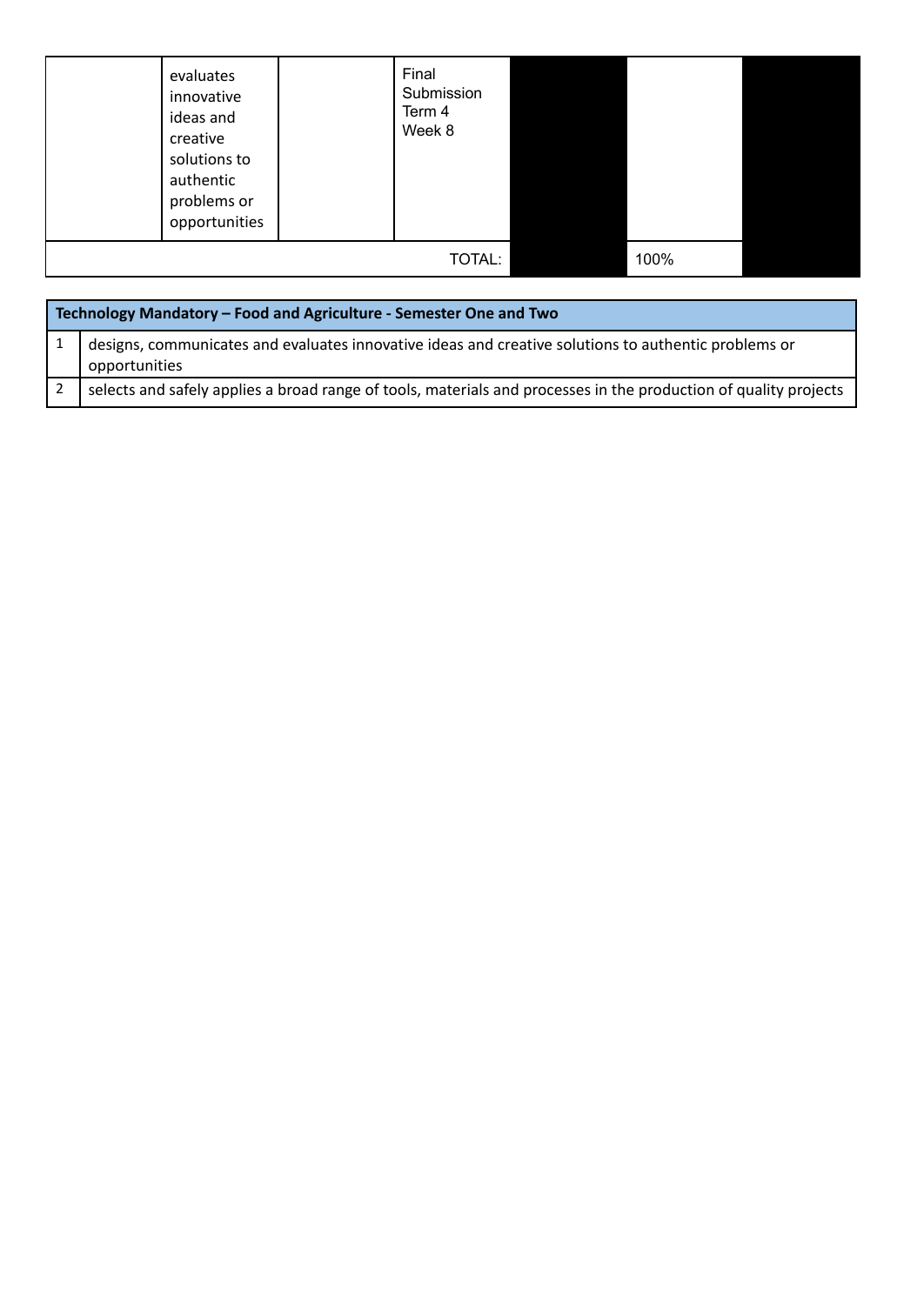| <b>Subject</b>                                    | Technology Mandatory - Timber and Digital Technologies Semester One Rotation                                                                                 |                                     |                                                                                                    |                             |                             |                        |  |
|---------------------------------------------------|--------------------------------------------------------------------------------------------------------------------------------------------------------------|-------------------------------------|----------------------------------------------------------------------------------------------------|-----------------------------|-----------------------------|------------------------|--|
| Year                                              | Year 7                                                                                                                                                       |                                     |                                                                                                    |                             |                             |                        |  |
| <b>Task Number</b><br>Task Type                   | Report<br>Outcomes                                                                                                                                           | <b>Task</b><br>Notification<br>Date | <b>Task Due</b><br>Date                                                                            | Sem 1 Report<br>Weighting * | Sem 2 Report<br>Weighting * | Yearly<br>Weighting ** |  |
| 1.<br>Design<br>Project Phone<br>Stand            | TE4-3DP<br>selects and<br>safely applies a<br>broad range of<br>tools, materials<br>and processes<br>in the<br>production of<br>quality projects             | Term 1<br>Week 5                    | Term 2<br>Week 7                                                                                   | 15%                         |                             |                        |  |
| 2.<br>Design<br>Project Pencil<br>Box             | TE4-3DP<br>selects and<br>safely applies a<br>broad range of<br>tools, materials<br>and processes<br>in the<br>production of<br>quality projects             | Term 1<br>Week 5                    | Term <sub>2</sub><br>Week 7                                                                        | 15%                         |                             |                        |  |
| 2.<br>Robotics and<br>Coding<br><b>Activities</b> | TE4-3DP<br>selects and<br>safely applies a<br>broad range of<br>tools, materials<br>and processes<br>in the<br>production of<br>quality projects             | Term 1<br>Week 5                    | Term 2<br>Week 7                                                                                   | 30%                         |                             |                        |  |
| 2.<br>Learning<br>Portfolio                       | TE4-1DP<br>designs,<br>communicate<br>s and<br>evaluates<br>innovative<br>ideas and<br>creative<br>solutions to<br>authentic<br>problems or<br>opportunities | Term 1<br>Week 5                    | Cumulative<br>collection<br>throughout the<br>Semester.<br>Final<br>Submission<br>Term 2<br>Week 8 | 40%                         |                             |                        |  |
|                                                   |                                                                                                                                                              |                                     | TOTAL:                                                                                             | 100%                        |                             |                        |  |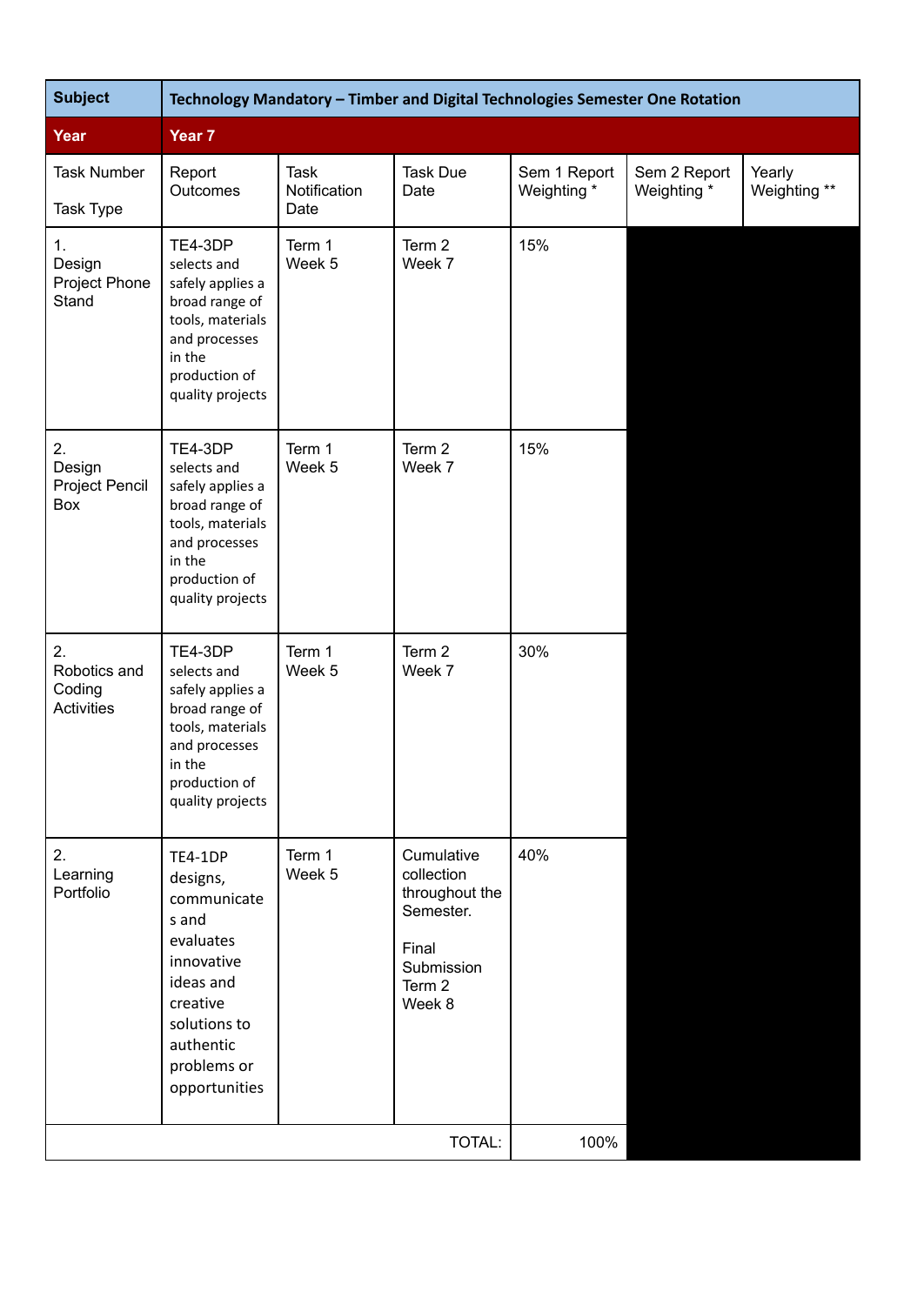| <b>Subject</b>                                    | Technology Mandatory - Timber and Digital Technologies Semester Two Rotation                                                                                 |                                     |                                                                                                    |                             |                             |                        |
|---------------------------------------------------|--------------------------------------------------------------------------------------------------------------------------------------------------------------|-------------------------------------|----------------------------------------------------------------------------------------------------|-----------------------------|-----------------------------|------------------------|
| Year                                              | Year 7                                                                                                                                                       |                                     |                                                                                                    |                             |                             |                        |
| <b>Task Number</b><br><b>Task Type</b>            | Report<br>Outcomes                                                                                                                                           | <b>Task</b><br>Notification<br>Date | <b>Task Due</b><br>Date                                                                            | Sem 1 Report<br>Weighting * | Sem 2 Report<br>Weighting * | Yearly<br>Weighting ** |
| 1.<br>Design<br>Project Phone<br>Stand            | TE4-3DP<br>selects and<br>safely applies a<br>broad range of<br>tools, materials<br>and processes<br>in the<br>production of<br>quality projects             | Term 3<br>Week 5                    | Term 4<br>Week 7                                                                                   |                             | 15%                         |                        |
| 2.<br>Design<br>Project Pencil<br>Box             | TE4-3DP<br>selects and<br>safely applies a<br>broad range of<br>tools, materials<br>and processes<br>in the<br>production of<br>quality projects             | Term 3<br>Week 5                    | Term 4<br>Week 7                                                                                   |                             | 15%                         |                        |
| 2.<br>Robotics and<br>Coding<br><b>Activities</b> | TE4-3DP<br>selects and<br>safely applies a<br>broad range of<br>tools, materials<br>and processes<br>in the<br>production of<br>quality projects             | Term 3<br>Week 5                    | Term 4<br>Week 7                                                                                   |                             | 30%                         |                        |
| 2.<br>Learning<br>Portfolio                       | TE4-1DP<br>designs,<br>communicate<br>s and<br>evaluates<br>innovative<br>ideas and<br>creative<br>solutions to<br>authentic<br>problems or<br>opportunities | Term 3<br>Week 5                    | Cumulative<br>collection<br>throughout the<br>Semester.<br>Final<br>Submission<br>Term 4<br>Week 8 |                             | 40%                         |                        |
| TOTAL:                                            |                                                                                                                                                              |                                     |                                                                                                    |                             | 100%                        |                        |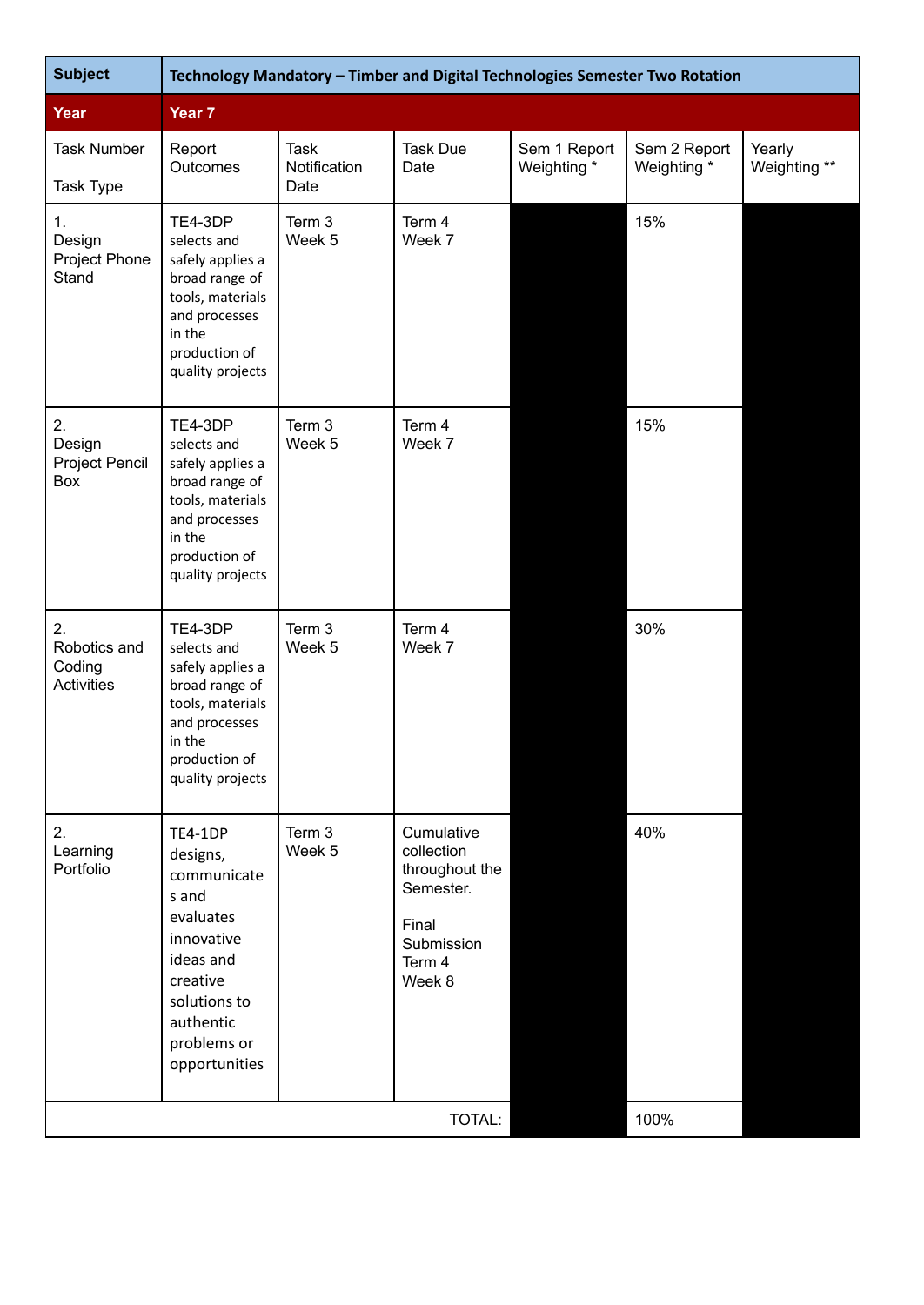|     | Technology Mandatory - Timber and Digital Technologies Report Outcomes - Semester One and Two                      |  |  |  |  |
|-----|--------------------------------------------------------------------------------------------------------------------|--|--|--|--|
| l 1 | designs, communicates and evaluates innovative ideas and creative solutions to authentic problems or opportunities |  |  |  |  |
| 2   | selects and safely applies a broad range of tools, materials and processes in the production of quality projects   |  |  |  |  |

| <b>Subject</b>                                        | Technology Mandatory - Textiles and Media Technologies Semester One Rotation                                                                                        |                                     |                                                                                                    |                             |                             |                        |
|-------------------------------------------------------|---------------------------------------------------------------------------------------------------------------------------------------------------------------------|-------------------------------------|----------------------------------------------------------------------------------------------------|-----------------------------|-----------------------------|------------------------|
| Year                                                  | Year <sub>7</sub>                                                                                                                                                   |                                     |                                                                                                    |                             |                             |                        |
| <b>Task Number</b><br>Task Type                       | Report<br><b>Outcomes</b>                                                                                                                                           | <b>Task</b><br>Notification<br>Date | <b>Task Due</b><br>Date                                                                            | Sem 1 Report<br>Weighting * | Sem 2 Report<br>Weighting * | Yearly<br>Weighting ** |
| 1.<br>Design<br>Project<br>Practical<br><b>Shorts</b> | TE4-3DP<br>selects and<br>safely applies a<br>broad range of<br>tools, materials<br>and processes<br>in the<br>production of<br>quality projects                    | Term 1<br>Week 5                    | Term 2<br>Week 7                                                                                   | 60%                         |                             |                        |
| 2.<br>Design<br>Project<br>Portfolio<br>Website       | <b>TE4-1DP</b><br>designs,<br>communicate<br>s and<br>evaluates<br>innovative<br>ideas and<br>creative<br>solutions to<br>authentic<br>problems or<br>opportunities | Term 1<br>Week 5                    | Cumulative<br>collection<br>throughout the<br>Semester.<br>Final<br>Submission<br>Term 2<br>Week 8 | 40%                         |                             |                        |
|                                                       |                                                                                                                                                                     |                                     | TOTAL:                                                                                             | 100%                        | 100%                        | 100%                   |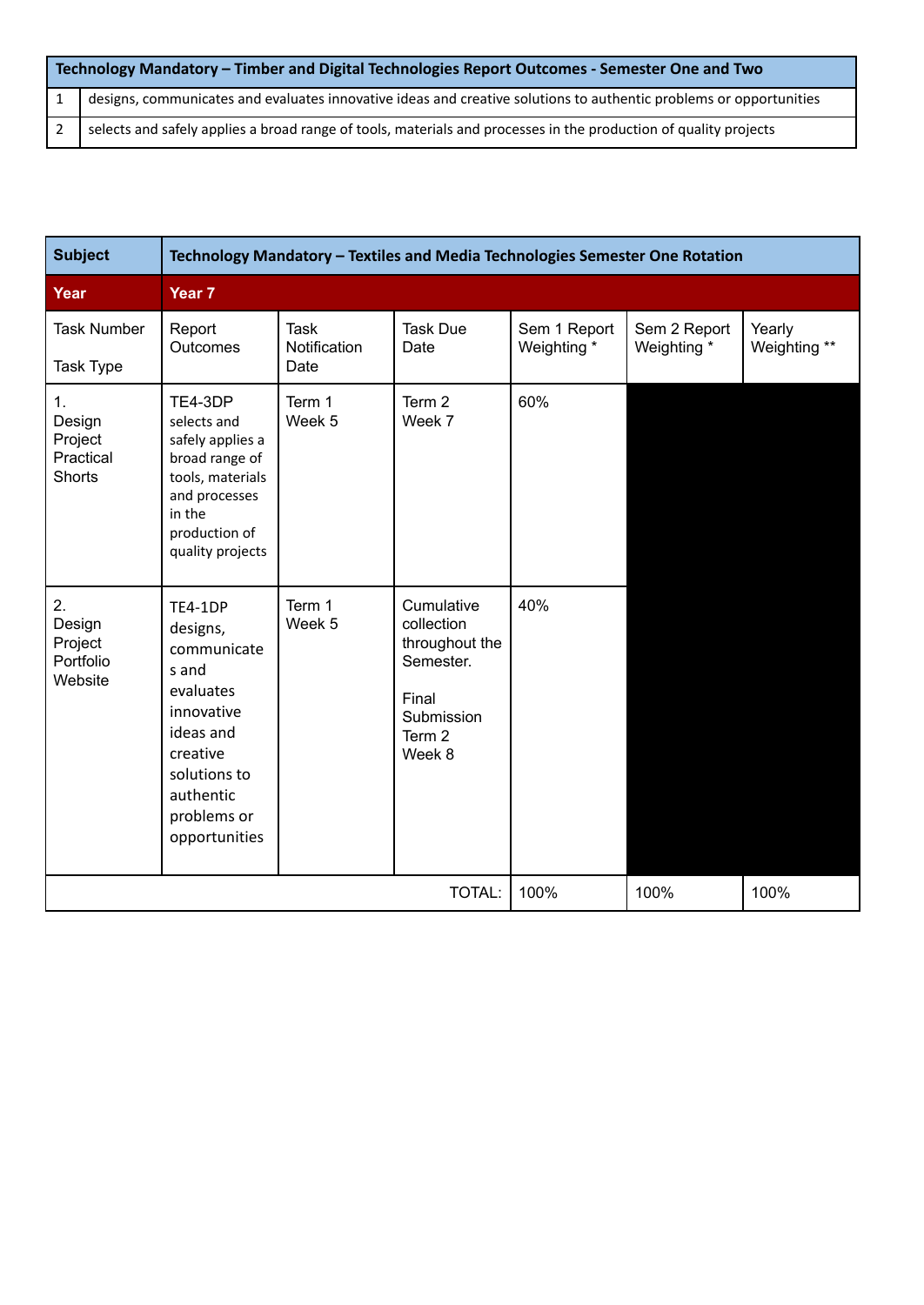| <b>Subject</b>                                        | Technology Mandatory - Textiles and Media Technologies Semester Two Rotation                                                                                 |                              |                                                                                                    |                             |                             |                        |
|-------------------------------------------------------|--------------------------------------------------------------------------------------------------------------------------------------------------------------|------------------------------|----------------------------------------------------------------------------------------------------|-----------------------------|-----------------------------|------------------------|
| Year                                                  | Year <sub>7</sub>                                                                                                                                            |                              |                                                                                                    |                             |                             |                        |
| <b>Task Number</b><br><b>Task Type</b>                | Report<br>Outcomes                                                                                                                                           | Task<br>Notification<br>Date | <b>Task Due</b><br>Date                                                                            | Sem 1 Report<br>Weighting * | Sem 2 Report<br>Weighting * | Yearly<br>Weighting ** |
| 1.<br>Design<br>Project<br>Practical<br><b>Shorts</b> | TE4-3DP<br>selects and<br>safely applies a<br>broad range of<br>tools, materials<br>and processes<br>in the<br>production of<br>quality projects             | Term 3<br>Week 5             | Term 4<br>Week 7                                                                                   |                             | 60%                         |                        |
| 2.<br>Design<br>Project<br>Portfolio<br>Website       | TE4-1DP<br>designs,<br>communicate<br>s and<br>evaluates<br>innovative<br>ideas and<br>creative<br>solutions to<br>authentic<br>problems or<br>opportunities | Term 3<br>Week 5             | Cumulative<br>collection<br>throughout the<br>Semester.<br>Final<br>Submission<br>Term 4<br>Week 8 |                             | 40%                         |                        |
|                                                       |                                                                                                                                                              |                              | TOTAL:                                                                                             |                             | 100%                        |                        |

| Technology Mandatory – Textiles and Media Technologies Report Outcomes SEmester One and Two                        |  |  |  |  |
|--------------------------------------------------------------------------------------------------------------------|--|--|--|--|
| designs, communicates and evaluates innovative ideas and creative solutions to authentic problems or opportunities |  |  |  |  |
| selects and safely applies a broad range of tools, materials and processes in the production of quality projects   |  |  |  |  |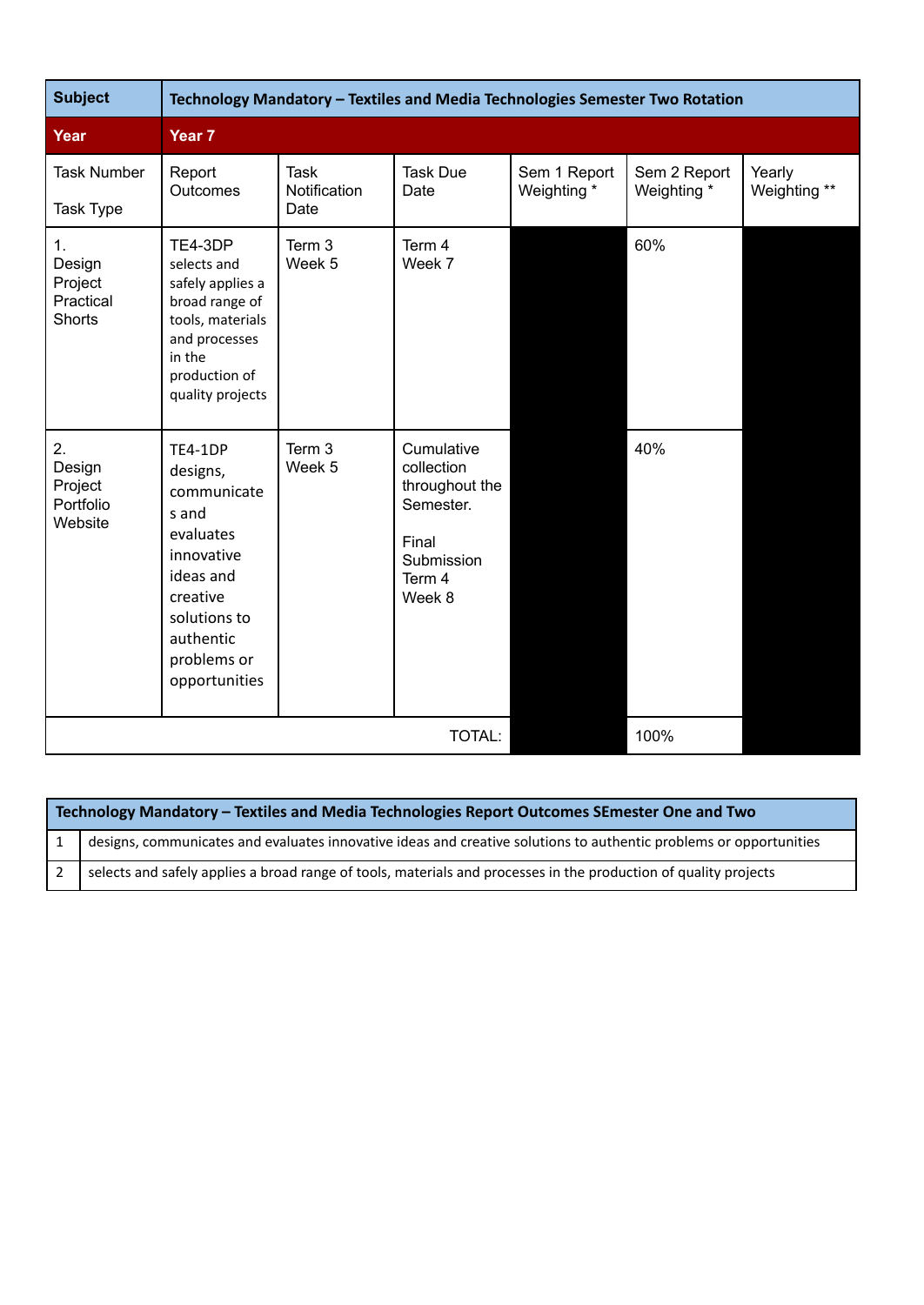| <b>Subject</b>                             | Technology Mandatory - Metal and Graphics Technologies Semester One Rotation                                                                                 |                              |                                                                                                    |                             |                             |                        |
|--------------------------------------------|--------------------------------------------------------------------------------------------------------------------------------------------------------------|------------------------------|----------------------------------------------------------------------------------------------------|-----------------------------|-----------------------------|------------------------|
| Year                                       | Year 7                                                                                                                                                       |                              |                                                                                                    |                             |                             |                        |
| <b>Task Number</b><br>Task Type            | Report<br>Outcomes                                                                                                                                           | Task<br>Notification<br>Date | <b>Task Due</b><br>Date                                                                            | Sem 1 Report<br>Weighting * | Sem 2 Report<br>Weighting * | Yearly<br>Weighting ** |
| 1.<br>Design<br>Project<br>Garden<br>Spade | TE4-3DP<br>selects and<br>safely applies a<br>broad range of<br>tools, materials<br>and processes<br>in the<br>production of<br>quality projects             | Term 1<br>Week 5             | Term <sub>2</sub><br>Week 7                                                                        | 30%                         |                             |                        |
| 2.<br>Graphic Art<br>Design<br>Project     | TE4-3DP<br>selects and<br>safely applies a<br>broad range of<br>tools, materials<br>and processes<br>in the<br>production of<br>quality projects             | Term 1<br>Week 5             | Term 2<br>Week 7                                                                                   | 30%                         |                             |                        |
| 2.<br>Learning<br>Portfolio                | TE4-1DP<br>designs,<br>communicate<br>s and<br>evaluates<br>innovative<br>ideas and<br>creative<br>solutions to<br>authentic<br>problems or<br>opportunities | Term 1<br>Week 5             | Cumulative<br>collection<br>throughout the<br>Semester.<br>Final<br>Submission<br>Term 2<br>Week 8 | 40%                         |                             |                        |
|                                            |                                                                                                                                                              |                              | TOTAL:                                                                                             | 100%                        |                             |                        |